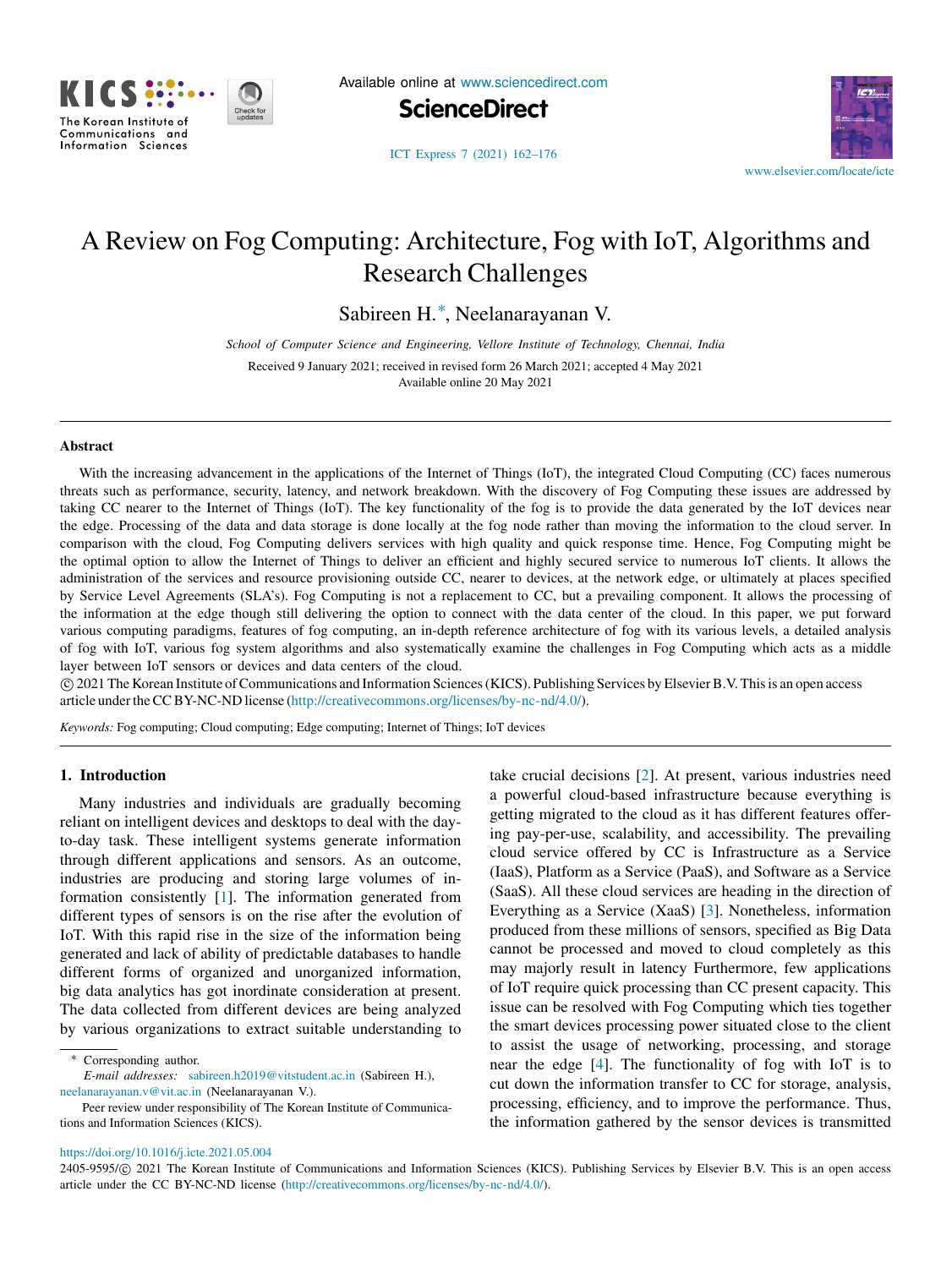to network devices such as edge for temporary storage and processing rather than transmitting them to the cloud, thus decreasing the latency and network traffic [[5](#page-12-0)]. The unification of IoT with Fog Computing generates a unique prospect for services, named as Fog as a Service (FaaS), where multiple fog nodes are built by the service provider across various geographic locations and operate as an owner to various inhabitants from different vertical places. Every node in the fog manages storage, computation, and networking capabilities [[6\]](#page-12-1). Fog is completely a distributed computing approach, it does not entirely depend on any integrated component like CC [\[7](#page-12-2),[8\]](#page-12-3). The latency issue of CC can be overcome using fog by utilizing the unused resources of different devices near the client. Nevertheless, it depends on CC to do major tasks.

Unlike CC, fog is a distributed computing approach where different devices near the clients use computing capabilities that have less-features but a good computing capacity with several cores. Therefore, several smart devices like network device management, switches, base stations, routers, smartphones, etc. are installed with storage and computing power which can perform as fog computing devices. Because of diverse organization and global connectivity, various research problems linked to Fog Computing are evolved. The deployable environment of Fog Computing and its requirements are the key issues in the Fog Computing principle. This is the reason, the computing schemes that are present in the Fog Computing domain are diverse. Hence, the query that comes in is: In which way Fog Computing will grab hold of novel challenges of failure handling and resource management in a diverse domain? Therefore, it is essential to examine the precise requirements of all the other interconnected features such as services, simulations, fault tolerance, hosting issues, and resource administration. Various researches on Fog Computing [\[9](#page-12-4)[–15](#page-12-5)] have been carried out. Here, we put forward the focus and literature domains of these research efforts in brief.

Various descriptions, applications, and problems are de-scribed by Yi et al. [\[9\]](#page-12-4) related to models of Fog Computing. Baccarelli et al. [[10\]](#page-12-6) reviewed the Internet of Everything and Fog domain with a unified view of the Internet of Everything and Fog computing. Perera et al. [\[11](#page-12-7)] presented a Fog Computing environment from the display place viewpoints of clients and developers for applications in the smart city towards constructing a viable sensing infrastructure. A categorized framework of Fog Computing and cutting-edge technologies like storage, data processing, security, transmission, privacy protection, and resource governance was surveyed by Hu et al. [[12\]](#page-12-8). Fog, edge, and CC ecosystems concerning many dimensions of platform abstractions, application features, and system framework were presented by Varshney et al. [\[13](#page-12-9)]. Fog frameworks and algorithms established on six diverse assessment principles namely flexibility, interoperability, diversification, federation, Quality of Service (QoS) administration, and adaptability are presented by Mouradian et al. [\[14](#page-12-10)]. A classification of Fog Computing conferring to the recognized challenges and its important aspects is presented by Mahmud et al. [[15\]](#page-12-5).

This paper focusses on a detailed survey on different computing paradigms along with a comprehensive discussion on

the framework of fog with a detailed discussion on different levels of fog. This paper also gives a brief overview of the different research works carried out of Fog with IoT and various algorithms used. The survey paper is organized as follows: Section [2](#page-1-0) discusses various paradigms of computing and the evolvement of fog. Section [3](#page-2-0) gives an overview of the definition, features, and reference architecture of Fog Computing. Section [4](#page-6-0) highlights Fog Computing with IoT. Section [5](#page-8-0) focusses on different fog system algorithms. Section [6](#page-9-0) gives a detailed explanation of the open challenges of Fog Computing.

# 2. Computing paradigms

<span id="page-1-0"></span>Numerous service providers namely Google, IBM, Amazon, Microsoft, etc. are utilizing the services of the cloud. With the evolution of Cloud Computing, the technology has evolved into a new generation with different cloud services like Infrastructure as a Service (IaaS), Platform as a Service (PaaS), Software as a Service (SaaS), etc. to have various issues simultaneously related to enterprise, software, and education. Mostly the cloud data centers are located geographically in a centralized manner and are also situated far from the client devices. This results in latency and real-time delays by the cloud data centers and the consequences of which lead to degradation of service quality, network congestion, and roundtrip delays. To resolve such issues, a new computing namely "Edge Computing" was proposed [\[16](#page-12-11)]. The main idea of Edge computing is to create a hybrid architecture that combines peer to peer and cloud servers with mobile terminals. The main aim is to diverge the traffic by performing computations closer to the edge of the network [\[17](#page-12-12)]. Edge computation is supported by end devices (mobile phones, smart objects.), edge devices (switch boxes, bridges, hotspot), edge servers, etc. All these components have required capabilities to support computations at the edge. However, the Edge computing paradigm concentrates on the edge [[18\]](#page-12-13) and does not associate with the services of CC like IaaS, PaaS, SaaS, etc. With the concept of Edge Computing and CC other computing paradigms have been introduced like Mobile Edge Computing (MEC), Mobile Cloud Computing (MCC). The MEC focusses on a 2 or 3 tier application in the network along with mobile devices with modern cellular base stations [[19](#page-12-14)[,20](#page-12-15)]. It enhances network efficiency along with content distribution and development of the application [\[21](#page-12-16)[,22](#page-12-17)].

MCC is another paradigm of computing where consumers want to run all their applications in their mobile devices other than the old-style computers [\[23](#page-12-18)]. MCC is targeted at application execution time, storage, energy, and resource barriers [[24\]](#page-12-19). However, when critical applications are executed it is better to run the applications outside the handheld devices. In such scenarios, MCC has come up with various computations to assist such scenarios to offload the mobile applications and to execute near the end consumers [\[25](#page-12-20),[26\]](#page-12-21). MCC contains mirrored servers that are light-weight called cloudlets [[27\]](#page-12-22). They are located at the network edge. A three-tier architecture is formed with mobile devices, cloud servers, and cloudlets which develops a hierarchical application to increase the Quality of Experience (QoE) of mobile users and gives many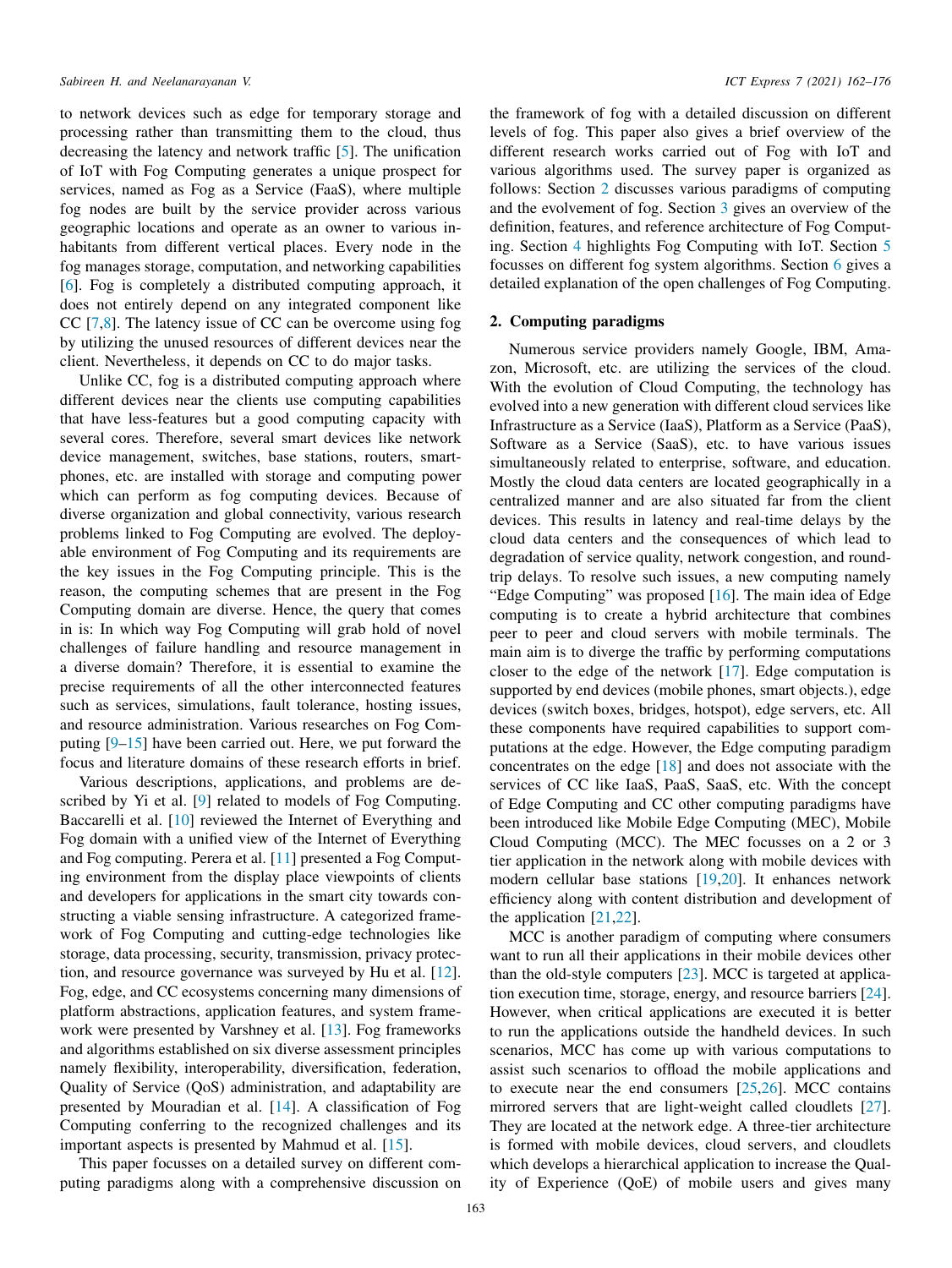

<span id="page-2-1"></span>Fig. 1. Fog computing is an expansion of the CC but near to Edge devices.

business opportunities for cloud service providers and network operators.

Similar to MEC and MCC, Fog computing also carries computations at the edge of the network and the core component side. The core components are core routers, wan switches, regional servers, etc. which are used in the infrastructure for computations in the Fog environment. As a result of which a large number of IoT devices can easily be integrated with Fog. Furthermore, the components of Fog computing at the network edge can be positioned nearer to the IoT sensors or devices compared to mobile edge servers and cloudlets. As IoT sensors or devices are tightly dispersed and need immediate replies to the service demands, this method allows IoT information to be computed and stored within the surrounding area of IoT sensors or devices. As an outcome, service transfer waiting time for IoT requests in real-time will be reduced to an excessive degree. In contrast to Edge computing, the CC services like SaaS, IaaS, PaaS, etc. can be extended by Fog Computing to the network edge. Because of these stated features, Fog Computing is believed to be well organized and more prospective for IoT in contrast to other associated computing paradigms.

# 3. Fog Computing

<span id="page-2-0"></span>This section presents an outline of fog computing, features, architecture, and advantages.

# *3.1. Definition of Fog Computing*

Fog computing is defined as "an extremely virtualized environment that delivers networking, storage, and compute resources between outdated CC information centers, usually, but not entirely situated at the network edge" [\[28](#page-12-23)]. A fog structure contains various edge nodes with few processing competences, which are frequently called fog nodes. These nodes of fog have less processing facilities and storage. In fog network, sometimes edge and many servers are called cloudlets [\[29](#page-12-24)[,30](#page-12-25)] which take part in the shared computing

surroundings, not outside the network edge. By using these devices of fog, the clients might obtain a real-time response for sensitive latency applications. Even though the phrase was initially devised by Cisco [\[31](#page-12-26)], various researchers and industries defined fog computing from many different perspectives. A broad spectrum of Fog computing is provided by Yi et al. [[32\]](#page-12-27). It is specified as "geographically shared computing framework with a pool of requirements that contains different universally linked heterogeneous computing devices at the network edge and not entirely flawlessly supported by services of cloud to collectively offer transmission, storage and elastic computation in remote surroundings to an enormous scale of users in closeness" [[32\]](#page-12-27). A spectrum of Fog Computing is provided by OpenFog Consortium [[33\]](#page-12-28) as "system-level flat framework that divides storage, resources, computing services, and networking from every place along with the range from Cloud to Things"

# *3.2. Features of Fog Computing*

Fog computing is an expansion of CC but nearer to things that perform with IoT information. Fog Computing performs as an arbitrator between the end devices and CC which brings storage services, networking services, and computation services nearer to the edge devices. This is illustrated in [Fig. 1](#page-2-1). These end devices are known as fog nodes and can be positioned which has network connection at any place. The device which has computation, computing, network connection, and storage can be called a fog node. These fog nodes can be switches, servers, surveillance cameras, and routers [\[34](#page-12-29),[35\]](#page-12-30). Structure blocks of CC are deliberated to be Fog computing. According to Yi et al. [\[32](#page-12-27)] and Ai et al. [\[36](#page-12-31)], the main features of Fog Computing can be precise as follows:

- a. Adaptability: There are extensive network sensors that keep track of the neighboring environment. The fog delivers storage resources and disseminated computing which can operate with such extensive end devices.
- b. Real-time communications: Fog computing solicitations provide simultaneous communications amid fog nodes relative to the batch analysis utilized in the cloud.
- c. Physical distribution: In divergence to the integrated cloud, fog delivers applications and services that are decentralized and can be hosted in any location.
- d. Less latency and position awareness: Fog is near to edge devices, it delivers less waiting time when computing the information of edge devices. Besides, it assists position responsiveness in which fog nodes can be hosted in various places.
- e. Compatibility: Fog modules can adapt and interoperate with dissimilar platforms through diverse service providers.
- f. Provisions for web-based analytics and integration with cloud: The fog is positioned amid edge devices and cloud to act as a vital role in the raptness and computing of the information near the edge devices.
- g. Heterogeneity: Edge devices or fog nodes are devised by various companies and thus originate in diverse arrangements and need to be hosted conferring to their display place. Hence fog can adapt on dissimilar platforms.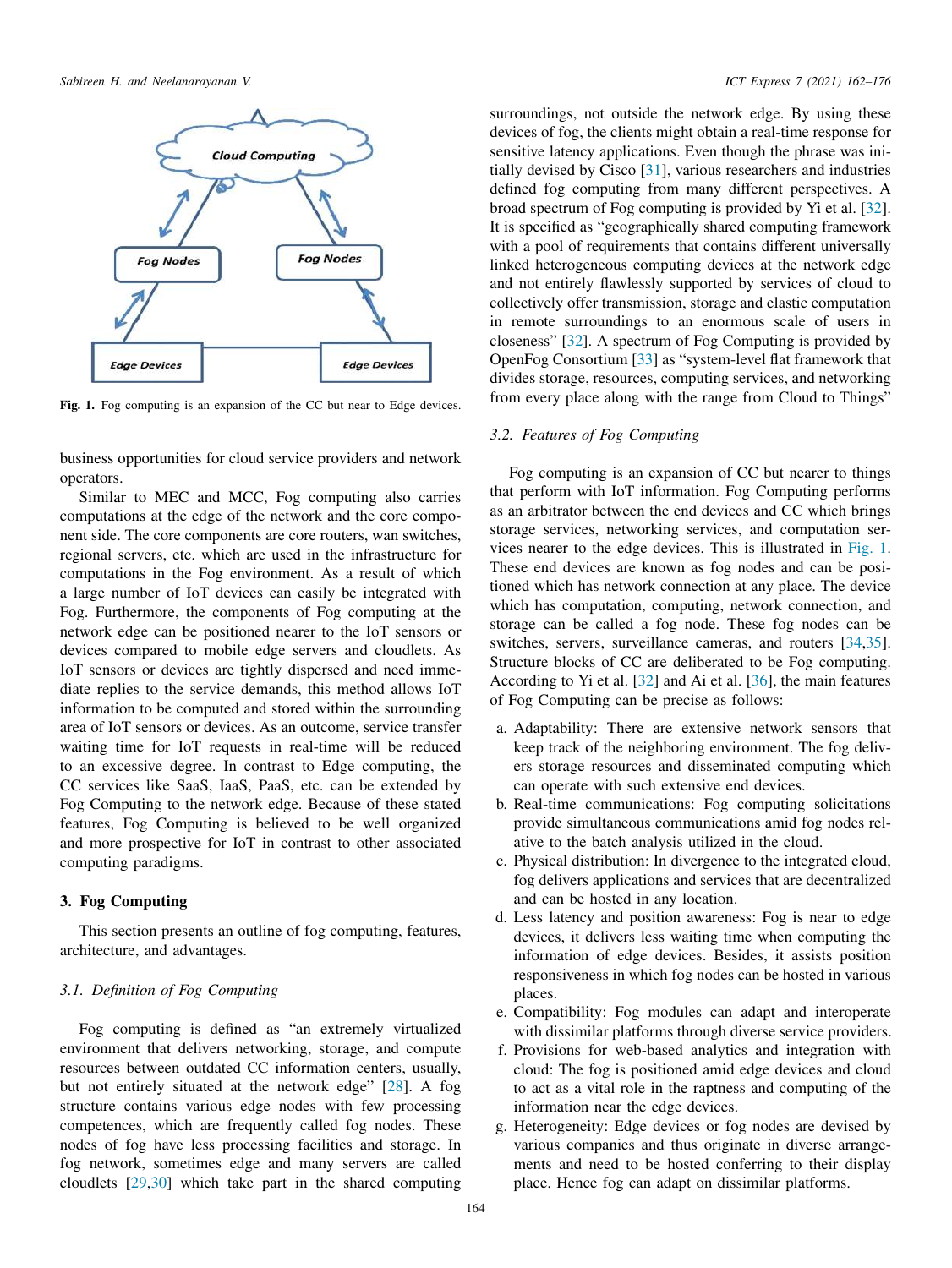#### Table 1

<span id="page-3-0"></span>Comparison between Fog Computing and Edge Computing.

|                | S. No Fog Computing                                                                                                                                                                                                           | Edge computing                                                                                                                                                                    |
|----------------|-------------------------------------------------------------------------------------------------------------------------------------------------------------------------------------------------------------------------------|-----------------------------------------------------------------------------------------------------------------------------------------------------------------------------------|
|                | It shifts the edge computing operations to CPU that are linked to the<br>local area network or into the hardware of local area network so that they<br>may physically be more far away from the IoT sensors and IoT actuators | It generally takes place instantly on the IoT devices in which the<br>IoT sensors are connected or an entry point of IoT device that is<br>physically "nearby" to the IoT sensors |
| 2              | The information is computed inside the fog nodes or gateway of IoT<br>which is located inside the local area network                                                                                                          | The information is computed on the sensor or IoT device, without<br>being relocated to datacenters or cloud.                                                                      |
| 3              | It can manage more information at a particular time intervals which<br>essentially rallies upon the capabilities of edge through its capacity to<br>handle real time needs.                                                   | It keeps all information and computation on the device which<br>initially generated it.                                                                                           |
| $\overline{4}$ | The perfect period to adopt fog computing is when you have billions of<br>IoT devices connected, exchanging the information in bi directional                                                                                 | Works well when high amounts of information have to be handled<br>and instantly.                                                                                                  |
| .5             | It can compute high volumes of information with very less or no<br>interruption delay                                                                                                                                         | The information resides on the network "edges" and can be<br>processed instantly.                                                                                                 |
| 6              | Clients can handle various data locally and depend on their safety<br>methods.                                                                                                                                                | It stalls the time and saves the resources by looking after the<br>processes by gathering and examining the information generated in<br>real-time                                 |
| 7              | It does not necessitate continuous connected access. The information can<br>be kept locally or drawn up from local storage                                                                                                    | The information is primary computed locally, and then sent to the<br>central data centers.                                                                                        |

h. Provision for flexibility: One of the significant features of fog solicitations is the capacity to link straight to devices such as mobiles and hence enable flexibility techniques, for instance, Locator ID Separation Protocol (LISP) which desires a dispersed indexed system.

# *3.3. Edge Computing*

The computation capabilities in Edge computing are provided by edge servers or devices of edge. Overall edge computing never impulsively link through any kinds of services of cloud and focusses further on the device side IoT [[18\]](#page-12-13). A particular study states that edge computing as the processing of resource or a network which are in the middle amidst the data centers of cloud and sources of data. Any sensor or devices which are intelligent can have sources of data, however edge computing is diverse. Some IoT sensors and intelligent device can be the source of data, however edge computing is diverse. For instance, a small data processing center or a cloudlet is the edge of cloud computing and applications of mobile, while the gateway of IoT is the edge amid cloud computing and sensors of IoT. Likewise, if an application of cloud computing is running on a mobile phone, then the mobile phone acts as the edge amidst the cloud and the application. The key impulse of computing in edge is that, execution must be carried out at a nearer place from where the information is generated. From the edge computing perception, devices not only store the information but also generate the information by involving themselves in transitioning. These devices of edge can carry out execution job from the central cloud, additional demanding the delivery of services. Information storage, unloading allocation, and data execution, everything will be completed by the edge node. The devices of edge are also handy in allocating the requirements and delivering the service as a representative of cloud computing to the clients. In such situations, the devices of edge need to be properly developed to meet confidentiality requests, dependability policies, and safety concerns. Fog

and edge computing both offer the identical features from the perspective of sending both intelligence and information to analytical environment that are located nearby where the information is generated from, such as IoT sensors, audio, videos, etc. Fog and edge computing are significantly similar. Both are fretful with respect to handling of the computing abilities inside a confined network to attain the computation jobs that would usually have been done on the cloud. Both fog and edge can assist industries decrease their dependence on cloud platforms to examine their data, which regularly drives to latency challenge, and rather be able to take data driven choices quicker. [Table 1](#page-3-0) describes the comparison between fog computing and edge computing.

# *3.4. The architecture of Fog computing*

Fog computing is a method that adopts few operations of the data center to the network edge. It offers less storage, processing, and service network in a shared approach amidst CC data centers and end devices. Fog Computing's main aim is to deliver less and foreseeable latency for IoT functions which are time-sensitive [[44\]](#page-12-32). Different reference architectures of fog have been developed by various researchers. A summary of related works that investigated the different architectures of Fog Computing are discussed in [Table 2.](#page-4-0) As discussed, these architectures are designed based on different topologies specific to user applications and services. Conferring to the works of Ranesh et al. [\[45](#page-12-33)], Aazam and Huh et al. [\[38](#page-12-34),[46\]](#page-13-0), Muntjir et al. [[47\]](#page-13-1) and Mukherjee et al. [\[48\]](#page-13-2) a reference framework of fog computing is designed comprising of the seven levels namely level 1: virtualized and physical, level 2: fog devices, servers, and gateway, level 3: monitoring, level 4: preprocessing and post-processing, level 5: storage and resource management, level 6: security and level 7: application. [Fig. 2](#page-4-1) shows a layered architecture of fog comprising of the above levels. These levels of the fog framework are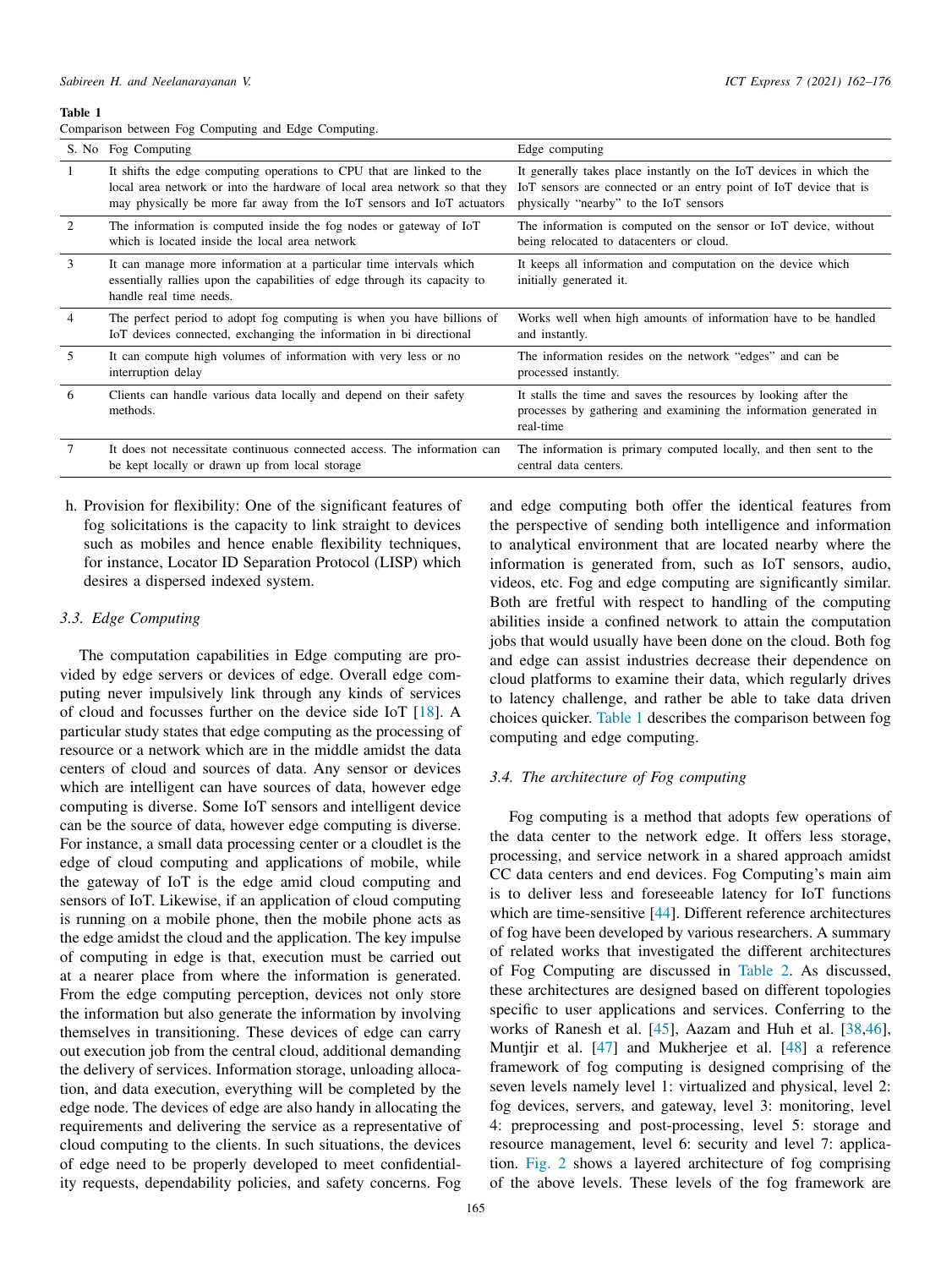<span id="page-4-0"></span>Table 2 Summary of different Fog architectures.

| Author                       |   | No. of layers Summary of Fog architecture                                                                                                                                                                                       |
|------------------------------|---|---------------------------------------------------------------------------------------------------------------------------------------------------------------------------------------------------------------------------------|
| A.V. Dastjerdiet al. [4]     | 5 | The reference architecture consists of the following layers: (a) sensors, edge, devices, gateways, and apps, (b)<br>network (c) cloud services and resources, (d) software-defined resource management and (e) IoT Applications |
| T. H. Luan et al. [37]       |   | This architecture is a Mobile-Fog-Cloud hierarchy. Discusses on the intermediate Fog layer.                                                                                                                                     |
| Aazam et al. [38]            | 6 | Each layer is dedicated to specific tasks based on network components.                                                                                                                                                          |
| Taneja et al. [39]           |   | The tier division is categorized as follows: (a) Endpoint containing the sensors, (b) Edge /Fog intelligence<br>contributing the Fog layer and (c) Cloud Intelligence contributing to the Cloud layer.                          |
| Sarkar et al. [40]           |   | This architecture supports a network structure where the Fog layer provides optimal support to terminal nodes.                                                                                                                  |
| Giang et al. $[41]$          |   | Distributed Data Flow Approach comprising of a programming model where there are sub-flows into the<br>three layers.                                                                                                            |
| Open Fog Consortium $[42]$ 4 |   | This architecture has multiple layers based on network topology. OpenFog Infrastructure is composed of<br>CloudServices, OpenFogFabric, OpenFogServices, and Applications.                                                      |
| Munir et al. [43]            | 4 | The IFCIoT architecture is a layered fog node architecture comprising of Hardware and Reconfigurable layer,<br>Virtualization layer, Analytics layer, and Application layer.                                                    |

categorized based on different applications. The importance of each level is discussed and the usage of the level in various applications is explained. The goal of these levels is to work together to push a task for execution from an IoT to fog nodes and then to the cloud. These levels focus on carrying different tasks such as information management, data analysis, processing of data, categorizing of information to cloud servers and fog servers, and various other tasks based on services of the fog and cloud, and the demand of applications from the users.

# *3.4.1. Level 1: Physical and virtual sensors*

The different forms of information produced by the sensors are the basic information generator of Fog Computing [[39\]](#page-12-36). This information could be produced from different devices such as intelligent homes and devices, surveillance systems of CCTV and traffic, automated driving vehicles, humidity and temperature sensors, and so on. For example, in an intelligent surveillance system of traffic, we need to obtain continuous traffic status of all the routes from different sensors, devices from pathways, and roadside CCTV monitoring which will assist in managing traffic signals. It is essential to anticipate future traffic requirements by gathering information from different GPS sensors. In addition to physical sensors, virtual sensors also play a critical role [\[49](#page-13-3)] when there is any road accident. With the help of one sensor, it will not be probable to conclude whether to block the road or allow the traffic to keep going. The path may have many lanes one route which may be impacted by this incidence while the alternative path may permit road traffic movement to carry on. Nonetheless, the traffic management ability will be reduced owing to this incidence. For this scenario, a virtual sensor may provide an instant resolution on traffic rerouting, multiplexing, road environments, etc. Therefore, the physical level contains virtual and physical sensors, where any information producing device may fall into any of these clusters.

# *3.4.2. Level 2: Fog device, server and gateway*

An IoT or an independent device may be a fog server, fog device, or a gateway [[39](#page-12-36)[,41](#page-12-38),[50\]](#page-13-4). Nevertheless, it is noticeable that the fog server must have a better configuration than the fog gateway and devices since it controls numerous fog



Fig. 2. A framework of Fog Computing.

<span id="page-4-1"></span>devices. To make fog server run many factors are involved like configuration of hardware, network connectivity, devices it can control, etc. The role of the fog server is defined based on its fragment of IoT. A cluster of virtual sensors and physical sensors are networked to fog devices. Likewise, a cluster of fog devices will be networked to the fog server. The fog server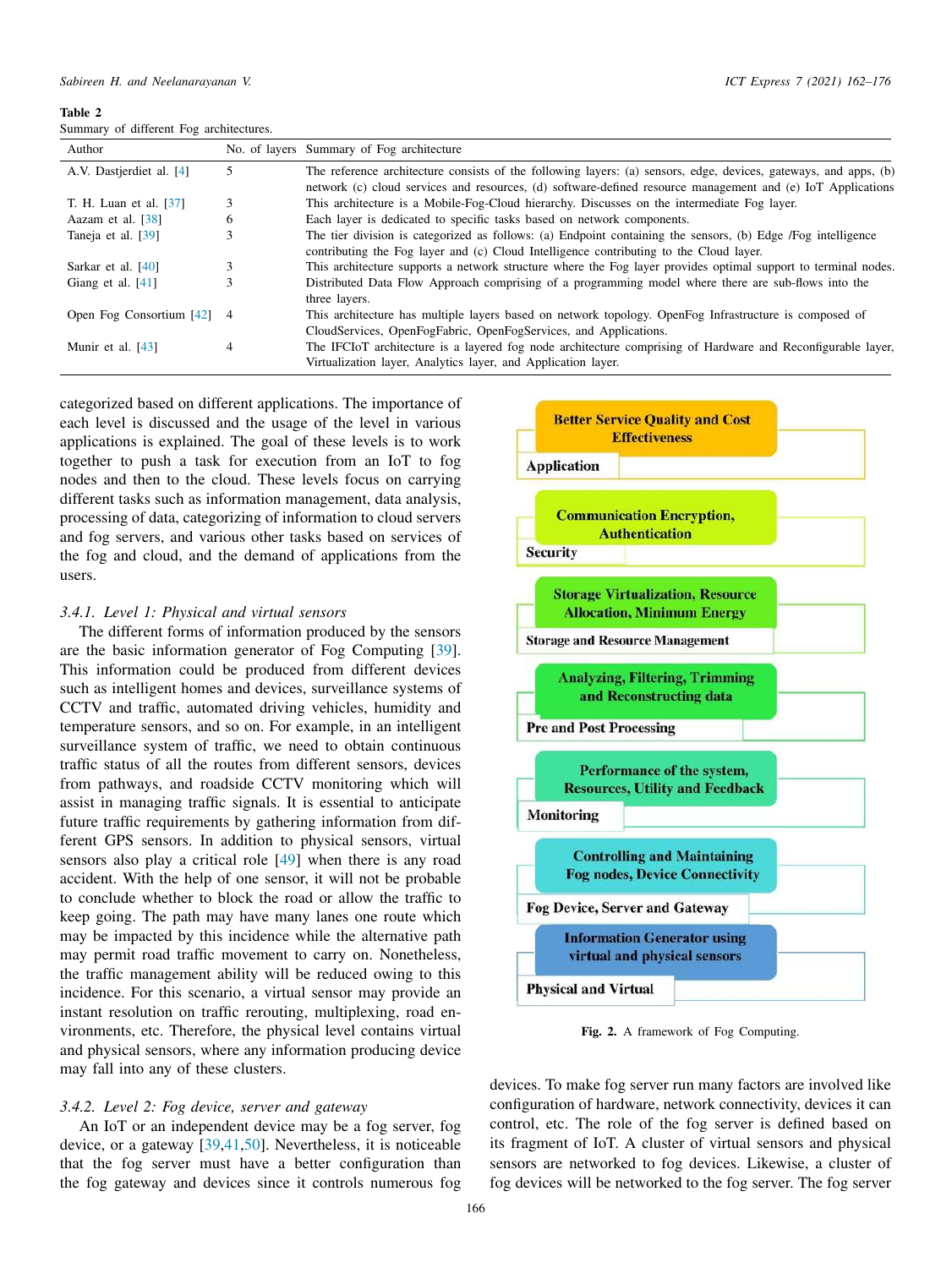must have better computation and storage capability with fog devices. It should also have advanced computation and storage ability relative to the fog device. A precise group of fog devices which are linked to the identical server can broadcast with one another when needed. In an intelligent transport use case, few applications computation may be determined by other fog groups. For instance, if a request needed to search a fuel-effective path it may require data about various fog device groups or sensor groups. To conclude a suitable decision, computation needs to be performed on various servers and fog devices. The device level and fog server are accountable for controlling and sustaining data on software and hardware configuration, the network connectivity of servers and devices. This level also controls the processing needs to be demanded by many applications. Processing needs depends on information movement and the entire number of devices linked to IoT associated with the devices of fog and an entire number of devices of fog are linked to the servers of fog. The communication amid various servers of fog is maintained at this level. For instance, a Cisco router can be utilized as a device of fog, and the Cisco information service of fog devices can be utilized as the server of Fog [[51](#page-13-5)[,52](#page-13-6)].

## *3.4.3. Level 3: Monitoring*

The performance of the system and resources are kept track by the monitoring level [[39\]](#page-12-36) along with utility and feedback.

During an operating system monitoring facilitates are chosen as the relevant resources. Different operations run in scenarios of systems having smart transportation. A scenario could occur where the availability of the resources will negate for calculations or storage on fog device. Similarly, the same scenario can occur on the server-side of fog. To handle such scenarios the devices and servers on the fog side will access help from different peers. Hence, the components of the system monitoring will decide these efficiently. The component of resource demand audits the present resources and predicts the resources of the future based on the activities of the user and usage. The method shall handle any risky situations where a failure could occur. Based on the network load and availability of the resources the prediction monitor can signal the performance of the fog system. This is required as it is used to maintain the required QoS attributes in SLA's. If consistently SLA violation takes place then there would be an increase in the cost of the system due to penalty. This cannot be omitted by the performance prediction but it will minimize the overall violations of the SLA by forecasting the usage and performance of the structure.

# *3.4.4. Level 4: Pre and post processing*

This level works on data analysis of basic and advanced data, it has multiple components. In this level, it plays the role of obtaining the data by analyzing, filtering, trimming, and reconstructing the data as and when required. Once the data is processed, the component named data flow selects where the data should be stored whether locally at the fog or in the cloud for storage for a long duration [[41\]](#page-12-38). The extreme issue in fog computing is that the information gets processed at the

edge and the minimum amount of information needs to be stored. The main idea is to send the data to be used frequently to the fog servers and data which is used rarely or not used for a prolonged period to the cloud. In an application of smart transportation, data is generated from multiple sensors. This information will be explored and processed to get the generated information. This generated information could not be useful. In a few scenarios, it is not ideal to store all this generated data. For instance, depending on the application requirements the information from the sensor is produced each second, from where the mean value of the data within minute and hour is stored. In this way, data is trimmed and a large volume of storage is retained. In another scenario, if the information values do not differ in a fixed period but the performance gets affected then the number of readings taken would be reduced. In this way, a large volume of information could be altered. The accuracy achieved would not be cent percent but the requirements would be fulfilled. Another component in this level is the data reconstruction which takes care of data generation that is incomplete by the sensors and faulty tolerance. This component also takes care to reform the information based on the information pattern if one or more sensors fail and prevent application failure and other interruptions.

# *3.4.5. Level 5: Storage and resource management*

The storage module is in charge of storing data using storage virtualization. The component named data backup is responsible to ensure the data availability and data loss. The concept of storage virtualization contains a pool of devices that are responsible for storage in a network that acts as an individual storage device. This individual storage device is easily manageable and maintainable. The main benefit of storage virtualization is that the cost of hardware and storage is low which provides better enterprise functionality. It also minimizes storage complexity. There are chances that the storage may fail [\[53](#page-13-7)] and it is crucial to back up data. The data backup module is responsible to customize the backup schemes of data periodically. Resource management level contains components that are responsible for allocating resources followed by scheduling and also deals with issues of energy saving. There is a component named reliability which maintains the reliability of scheduling the application and allocating the resources. When the demand for the resources is high during peak hours, the scalability is ensured to the fog resources. Horizontal scalability is achieved by the cloud platform while fog platform focusses to achieve both the vertical and horizontal scalability [\[54](#page-13-8)]. A critical issue arises in the distributed resources where the process of allocation is involved as storage is to be carried out in a system of distributed resources. The component of resource allocation does the allocation, de-allocation, and reallocation of all the related problems. One more important issue is that multiple applications use fog surroundings simultaneously which requires appropriate scheduling of the application. The component named application scheduling is responsible for various objectives of the application. This level contains the energy-saving component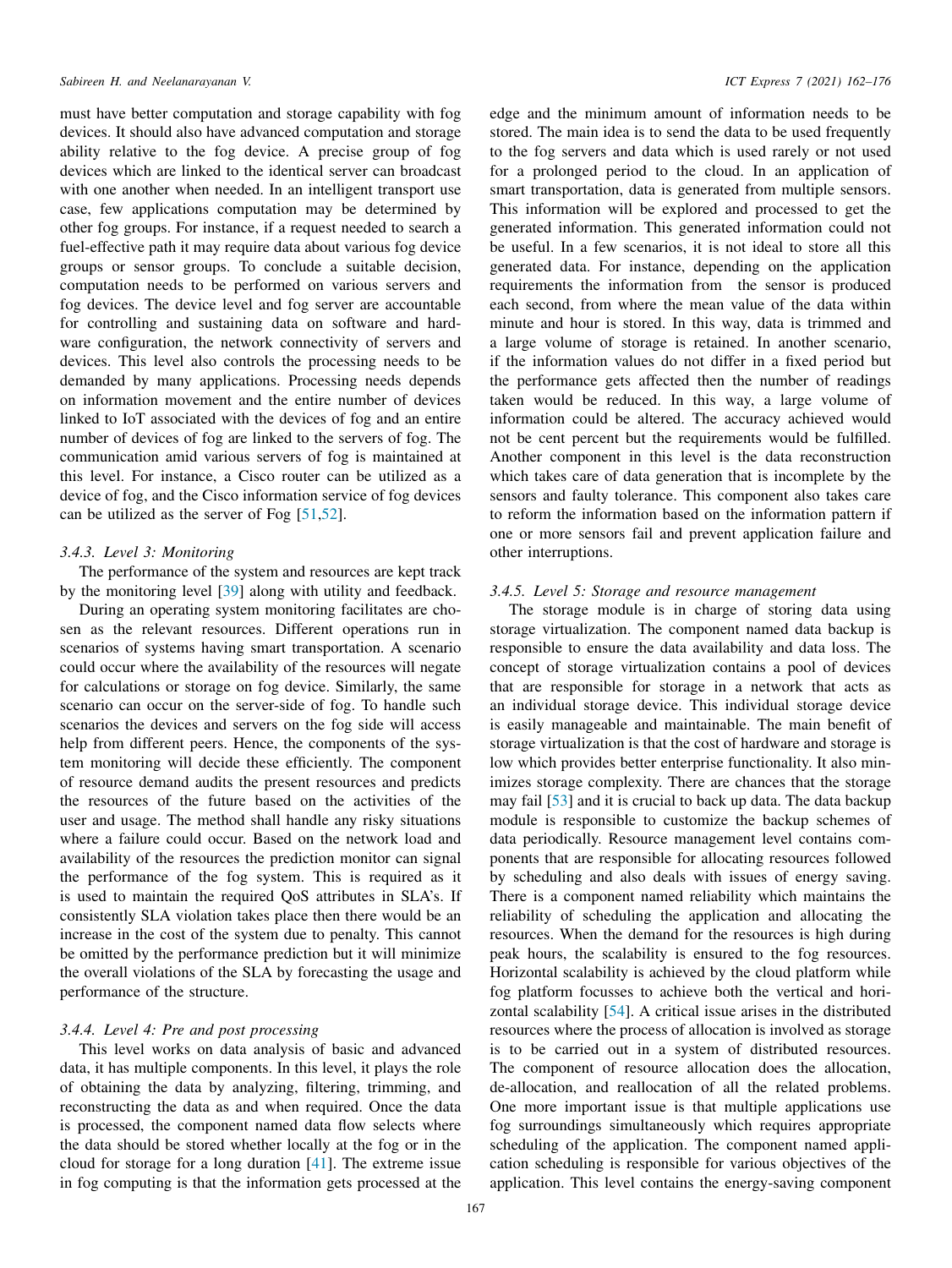<span id="page-6-1"></span>

| яnі |  |
|-----|--|
|-----|--|

|  |  |  |  |  | Comparison between cloud and Fog Computing. |
|--|--|--|--|--|---------------------------------------------|
|--|--|--|--|--|---------------------------------------------|

| Parameters                     | Fog Computing                       | Cloud Computing                        |
|--------------------------------|-------------------------------------|----------------------------------------|
| Hosting                        | Dispersed                           | Integrated                             |
| Positing of server nodes       | At the confined network edge        | Within the web                         |
| Delay                          | Less                                | More                                   |
| Range amidst server and client | Single hop                          | Many hops                              |
| Protection                     | Difficult to measure                | Measured                               |
| Hardware                       | Less computing energy and storage   | Expanding computing energy and storage |
| Information attack             | More likeliness                     | Less likeliness                        |
| Position knowledge             | Accepted                            | Denied                                 |
| Running surroundings           | Inside or Outside (Pathways/Hotels) | Data centers or Warehouse              |

used to manage all the resources efficiently. This manages to minimize operational costs. The reliability of the system is managed by the reliability component which focusses on different measures and metrics of reliability. The metrics could be evaluated based on the following parameters redundancy of data at the data centers, redundancy of fog nodes, mean time between fog node failures, meantime of critical failures of IoT applications. The fog system is a complex architecture that focusses to maintain all IoT devices, fog nodes, fog servers, and clouds.

## *3.4.6. Level 6: Security*

The security level maintains all the issues related to security like communication encryption and protected information storage. This level also secures the information of the fog users. The fog environment is proposed to be installed as a system of utility like a cloud environment. In the cloud environment, the user demands all the services from the cloud by connecting to it, whereas in the fog environment the clients connect to the fog system for all the services while the middleware in the fog manages and maintains all the communications with the cloud. Therefore, the user who intends to associate with a service should be authorized. So, the component of validation is responsible for giving the authentication requests to all the users in the fog [[37\]](#page-12-35). To avoid intrusion of malicious users it is important to maintain security by having encryption between different communications. Encryption component will encrypt various connections to and fro from the IoT devices and the cloud. Most of the fog components are connected through a wireless connection, so it is important to maintain security. The data of the users should not be disclosed in the fog environment, it is important to maintain the privacy of user data. Few smart city services or smart house services have issues because they have user-related data in their system which should not be disclosed. In current scenarios, users accept most of the security policies without giving a proper read to them. Hence, it is extremely important to consider these types of services where the involvement of the privacy of the user is crucial.

# *3.4.7. Level 7: Application*

Initially, the fog was introduced to serve the IoT applications [[55\]](#page-13-9), many applications based on Wireless Sensor Network (WSN) started to support fog computing. Almost all applications that have latency as an issue started to take advantage of the fog environment. These included any type of utility

services that could integrate with fog to provide better service and minimize cost. In an application, in which the system uses Augmented Reality can adopt fog infrastructure as it will change the current world in the future. The requirements of processing in real-time using augmented reality can be catered by fog environment which can cause prolonged improvement in many services of augmented reality.

# 4. Fog Computing with the Internet of Things (IoT)

<span id="page-6-0"></span>The present integrated CC framework is facing different issues for the Internet of Things applications. For example, time-sensitive requests such as augmented reality, audiovisual streaming, and game-playing [[14\]](#page-12-10) cannot be supported. In extension, it does not have position responsiveness as it is an integrated prototype. These issues are addressed by Fog Computing. [Table 3](#page-6-1) sums up the variances between CC and Fog Computing. Fog computing acts as a link between IoT, storage devices, and CC. Conferring to Cisco [[56\]](#page-13-10), fog computing is a portion of the CC model that brings the cloud near to the network edge. It offers a vastly virtualized prototype of processing, storage, and resource networking between cloud servers and end devices [\[57](#page-13-11)]. To upsurge the effectiveness of IoT requests, most of the information produced by these IoT devices must be transformed and examined instantaneously [\[58](#page-13-12)]. Fog Computing takes the processing, storage capacity, and cloud network until the network edge to tackle the instantaneous issue of IoT devices and deliver safe and well-organized IoT solicitations [\[59](#page-13-13)]. Fog Computing delivers many applications and services with broadly dispersed positioning.

The fog can deliver effective instantaneous transmission amid several IoT solicitations such as linked vehicles, etc. Fog Computing is well-thought-out to be the better option for applications with less waiting time requests such as augmented reality, audiovisual streaming, and game-playing, etc. [[60\]](#page-13-14). The inclusion of IoT with Fog Computing will fetch several advantages to different IoT requests. Fog Computing assists instantaneous communication amid IoT devices to decrease waiting time, particularly for IoT requests which are time-sensitive. Furthermore, one of the significant aspects of fog computing is the capability to back sensor networks of large-scale.

As shown in [Fig. 3,](#page-7-0) Fog Computing could deliver several advantages to different IoT applications. This part discusses the various research articles on how IoT and Fog computing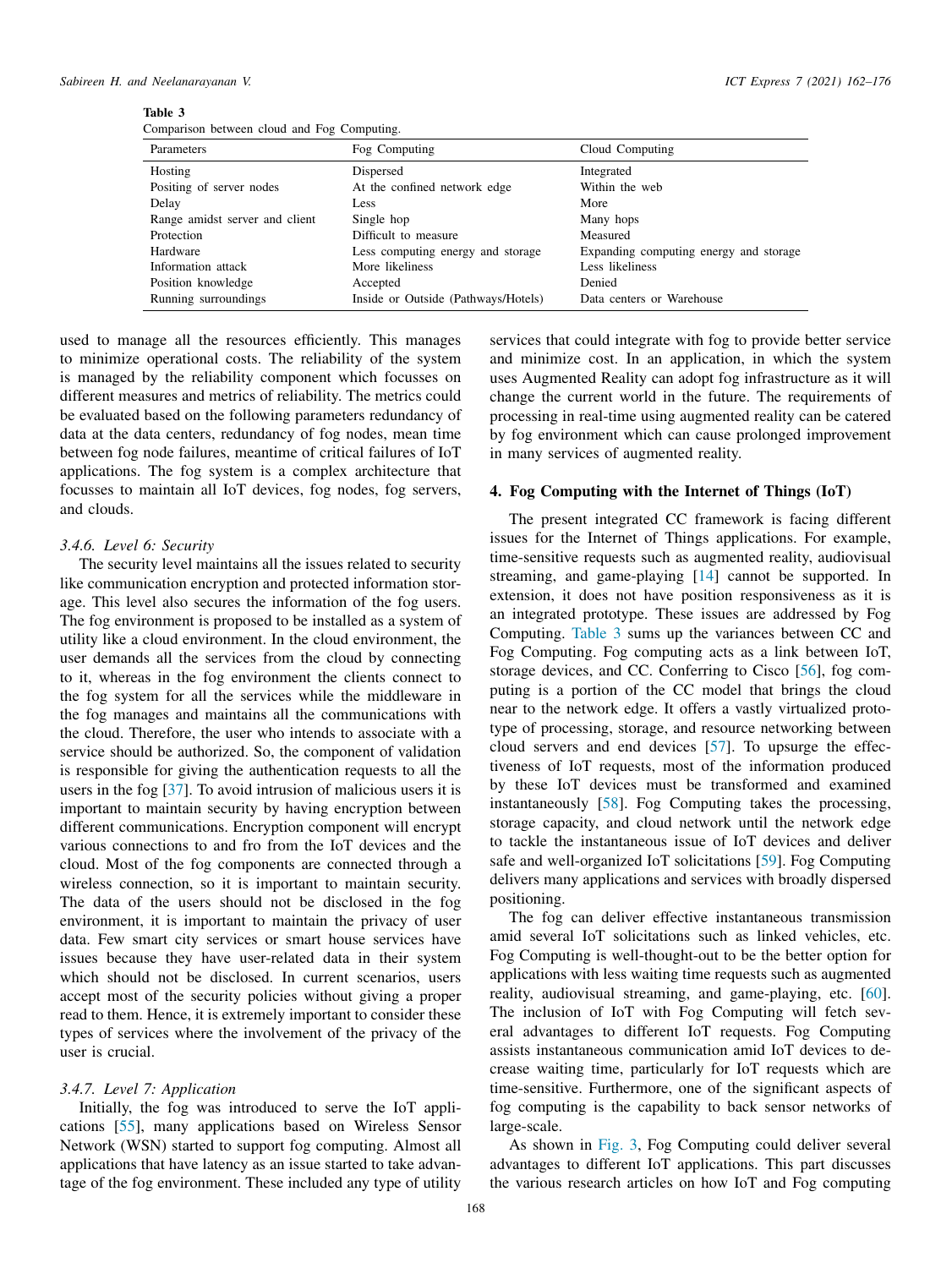

<span id="page-7-0"></span>Fig. 3. Fog Computing delivers several advantages to different IoT applications.

are interrelated with each other. In this segment, we examine the present works that discuss the merging of IoT and Fog Computing in different applications. Many related research articles cover several characteristics of fog computing. Saharan et al. [\[61](#page-13-15)] have presented a survey on CC and Fog Computing. The authors have addressed the motivation and features of IoT applications for Fog Computing. Likewise, a study on Fog Computing was presented by S. Yi et al. [[62\]](#page-13-16) by deliberating several application situations for Fog Computing and many concerns that may ascend while executing such methods. The critical features in healthcare schemes of Fog Computing were discussed by Y. Shi et al. [[44](#page-12-32)].

Fog Computing and its instantaneous applications are presented by N. Peter [\[63](#page-13-17)]. It shows data information generated by IoT devices that can be handled by fog. Moreover, it states the problems concerning waiting-time and congestion that can be controlled by fog. The article also illustrates that Fog Computing can assist a smart platform to control the decentralized and rapidly developing IoT setups and improve novel services at the edge network; which confine the outcome in the establishment of different business prototypes and prospects for network organizers. An outline of the integration of IoT with fog is presented by M. Chiang et al. [[64\]](#page-13-18). The authors started by deliberating different problems in developing systems of IoT and how challenging it is to determine these concerns with existing models of networking and computing. The authors then debate the need for a novel structure of networking, processing, and storage. The way this structure can be utilized to make innovative business prospects. The framework also discusses the features of Fog Computing and its merits and recommends a few answers for several IoT issues. The problem of mobility backup in Fog Computing surroundings was examined by C. Puliafito et al. [\[65](#page-13-19)]. It emphasized on cellular IoT scheme and explored the key issues that will be encountered.

Moreover, they recognized and defined three situations of the unifying Fog Computing and IoT in which flexibility support is vital. A reference framework prototype for Fog Computing was surveyed by Dastjerdi et al. [[4\]](#page-11-3). Rather than

engaging the cloud, the prototype helps the need for IoT to be localized in the fog. In the reference framework [[66\]](#page-13-20), the central fog services are positioned in a software specified resource control layer. This offers a cloud-based middleware which stops fog clusters from behaving independently. As an alternative, fog cells are examined, monitored, and arranged through cloud-based middleware. Moreover, the integration of Fog with IoT was studied by F. Bonomi et al. [[67](#page-13-21)] in which vital features of fog and how it spread CC by complementing it through the fog. Furthermore, the authors discussed an ordered distributed framework for the fog. To examine the features of their framework, they delivered an application scenario for a wind farm with an intelligent traffic light system. Few research articles concerning managing resources of Fog Computing have been examined. For instance, a method for resource management utilizing Fog Computing is provided by Aazam et al. [\[38](#page-12-34)]. The method uses the allocation and prediction of resources to control resources vividly and realistically. They claimed that their effort can be better criteria in achieving more accurate development and study allied to Fog Computing and IoT that can adjust to diverse requests connected with service providers of the cloud. Furthermore, the architecture of fog delivery resources is presented by O. Skarlat et al. [[60\]](#page-13-14). The authors have formalized an optimization problem to provide stalled responsiveness operation of accessible fog-based processing resources. They assessed their architecture which marks in a reduction in latency by comparing with existing methods.

A suggested model of the Fog Computing paradigm has been examined by Bonomi et al. [\[33](#page-12-28)]. The authors discussed that their prototype is the finest method to back IoT devices which are resource-based restrictions. Furthermore, they present three impulse states comprising wireless sensor networks (WSNs), intelligent cars, and intelligent grid to prove that their fog policies can be applied to several applications and services. Also, Hong et al. [\[68](#page-13-22)] surveyed on fog mobile that can allocate applications of IoT through many devices in an ordered structure framework from the edge network to CC. The fog mobile utilizes an active node detection method to integrate devices combined in a master–slave link where master nodes utilize the processing resources to compute the information got from slave nodes. Fog mobile delivers many merits to applications of IoT as they can cumulate and operate the information in the vicinity at the edge of the network. Fog mobiles backload balancing among master nodes so that the slave nodes are linked with the further loaded master which enhances the whole scalability of the system.

An architecture has been suggested by A. Yousefpour et al. [\[69](#page-13-23)] to model service latency, apprehend, and assess fog-IoT-CC application situations. The authors have suggested a latency reducing method for the nodes of fog which tend to reduce latency services for IoT nodes. They suggested a method that establishes fog to fog transmission to minimize service latency by distributing the load. For offloading computation, the method reflects not the only length of the queue but also several demand categories that have a diverse computation time. An analytical prototype has been established by A.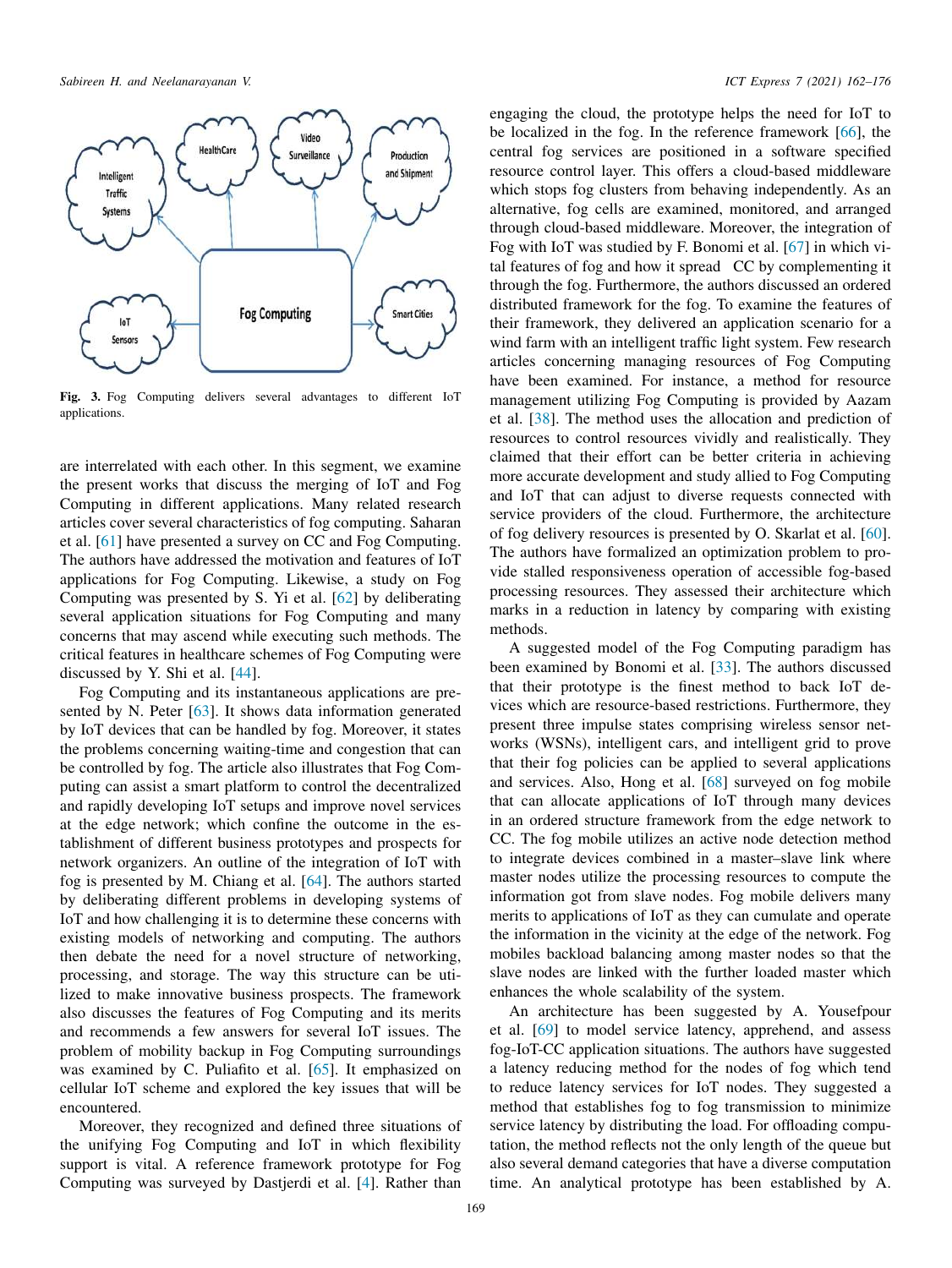Yousefpour et al. to assess the latency service in fog-IoT-CC situations in specific and executed widespread simulation research to back the method and the suggested strategies.

Vital issues conveyed by commercial IoT were examined by V. Gazis et al. [[70\]](#page-13-24). The authors identified the critical assisting technologies applicable to fog paradigm. Furthermore, an adaptive platform for operations is proposed for Fog Computing to offer end to end operability of fog concerning the need to organize the process. Privacy and safety problems in IoT surroundings have been proposed by A. Alrawais et al. [\[71](#page-13-25)] and they suggested a method for safety improvement that deploys the fog to enhance the delivery of certificate reversal data amid IoT devices. Moreover, they suggested a use case to unravel safety problems in certificate reversal data in IoT surroundings through fog computing.

K. Lee et al. [[72\]](#page-13-26) examined the privacy and safety issues by combining IoT with fog computing. They claimed that embracing of fog with IoT presents many security threats. Furthermore, they deliberated present security methods which may be helpful to protect the fog with IoT emphasizing the demand to organize a safe fog computing surrounding using various security techniques. Few research articles deliberated on the role of vehicles in fog computing. An outline of automobiles listed as infrastructure for transmission and processing acknowledged as Fog Computing in automobiles. They suggested the benefit of this framework to simplify the synergy amid clients to carry out transmission and processing grounded on vehicle resources. They also deliberated four situations containing running and stationary vehicles as the transmission and processing infrastructures while accomplishing a measurable study of the capabilities of Fog Computing in automobiles.

Moreover, M. Sookhak et al. [[73\]](#page-13-27) surveyed on fog vehicles to use the unexploited means of automobiles to influence Fog Computing. Also, the authors anticipated a framework that is cross-layer for fog vehicles to describe the measures of the policymaking procedure and in a way to diverse categories of services that are dispersed between vehicles such as fog nodes. Likewise, to recognize the safety problems of existing prototypes of fog computing, S. Khan et al. [\[74](#page-13-28)] delivered a survey on Fog Computing requests to classify usual safety concerns. They claimed that several fog requests do not contain safety as part of the structure, but relatively emphasize on functionality, which fails in many fog policies were exposed. Hence, their effort focused on defining the influence of safety problems and probable answers able to offer upcoming safety-related guidelines for fog computing. Additionally, the state-of-the-art of fog computing was discussed by I. Stojmenovic et al. [[75\]](#page-13-29), they focused on the privacy and safety concerns of the present Fog Computing model.

The man-in-the-middle attack was used as a use case to study the memory utilization and central processing unit (CPU) of fog devices. Mahmud et al. argued taxonomy of Fog Computing conferring to its characteristics and issues [\[76](#page-13-30)] conversed the variances among mobile CC, edge computing, and fog computing. The structure of the fog node, several parameters of fog computing, and networking devices of fog were also examined.

## 5. Fog system algorithms

<span id="page-8-0"></span>This segment discusses the classification of fog algorithms based on three scopes namely job planning, resource allocation and loading, and unloading of fog nodes and devices.

# *5.1. Job planning*

While fog computing presents further computing abilities at the network edge, a key interrogation that they bring up is in what way to handle in carrying out the job. More exactly in what way to choose, which jobs to perform in the IoT or client layer, fog layer, and the cloud layer? Intharawijitr et al. [[50\]](#page-13-4) examine the job planning issue in the fog layer. On the other hand, when compared to Oueis et al. [\[77](#page-13-31)], they study, that the nodes of the fog in the fog layer that signify the compute servers. In this framework, they intent at defining a plotting amongst the jobs and servers, that decreases the job stalling probability. They also examine the job planning issue in a mobile network established on the fog layer, where tiny cells are permitted with computing abilities that form the nodes of the fog. Aazam and Huh [\[38](#page-12-34),[49\]](#page-13-3) examine the issue of job planning in the fog layer, by taking into account adaptive resolutions with respect to the client's performance. Zeng et al. [[78\]](#page-13-32) determine job planning and image positioning in parallel. More specifically, they deliberate that jobs can execute on the server in the fog layer or on the integrated devices that can be able to task images and can be stored on the data centers. Agarwal et al. [[57\]](#page-13-11) present an algorithm that permits resourcefully allocating the jobs over the cloud layer and fog layer. Deng et al. [\[79](#page-13-33)] address the issue of job planning over fog nodes and cloud. They intent at performing with very less power utilization while captivating added limitations into consideration like bandwidth.

## *5.2. Loading and unloading allocation*

Many Job planning algorithms have been suggested with respect to fog systems. Although they permit allocating compute jobs over compute fog nodes through the different layers, they have not deliberated the likely destabilization between the fog nodes with respect to the amount of work. Ye et al. [\[80](#page-13-34)] and Hassan et al. [\[81](#page-13-35)] emphasized unloading the devices with respect to IoT or clients layer to fog node layer. Rather, Ningning et al. [[82\]](#page-13-36) and Fricker et al. [\[83](#page-13-37)] have emphasized the fog layer and addressed unloading and load redeployment. Alternatively, Li et al. [[84\]](#page-14-0) address on the fog layer alone and present a coding structure that directs towards reallocating the job or introducing additional ones in the structure. Lastly, Ottenwalder et al. [\[85](#page-14-1)] examine relocations in the entire system, a normal feature to Unloading and loading allocation.

## *5.3. Resource allocation*

The primary feature that has been examined in fog system computing is the collaboration between the fog nodes and assessing the sharing of the resources. In the fog layer, these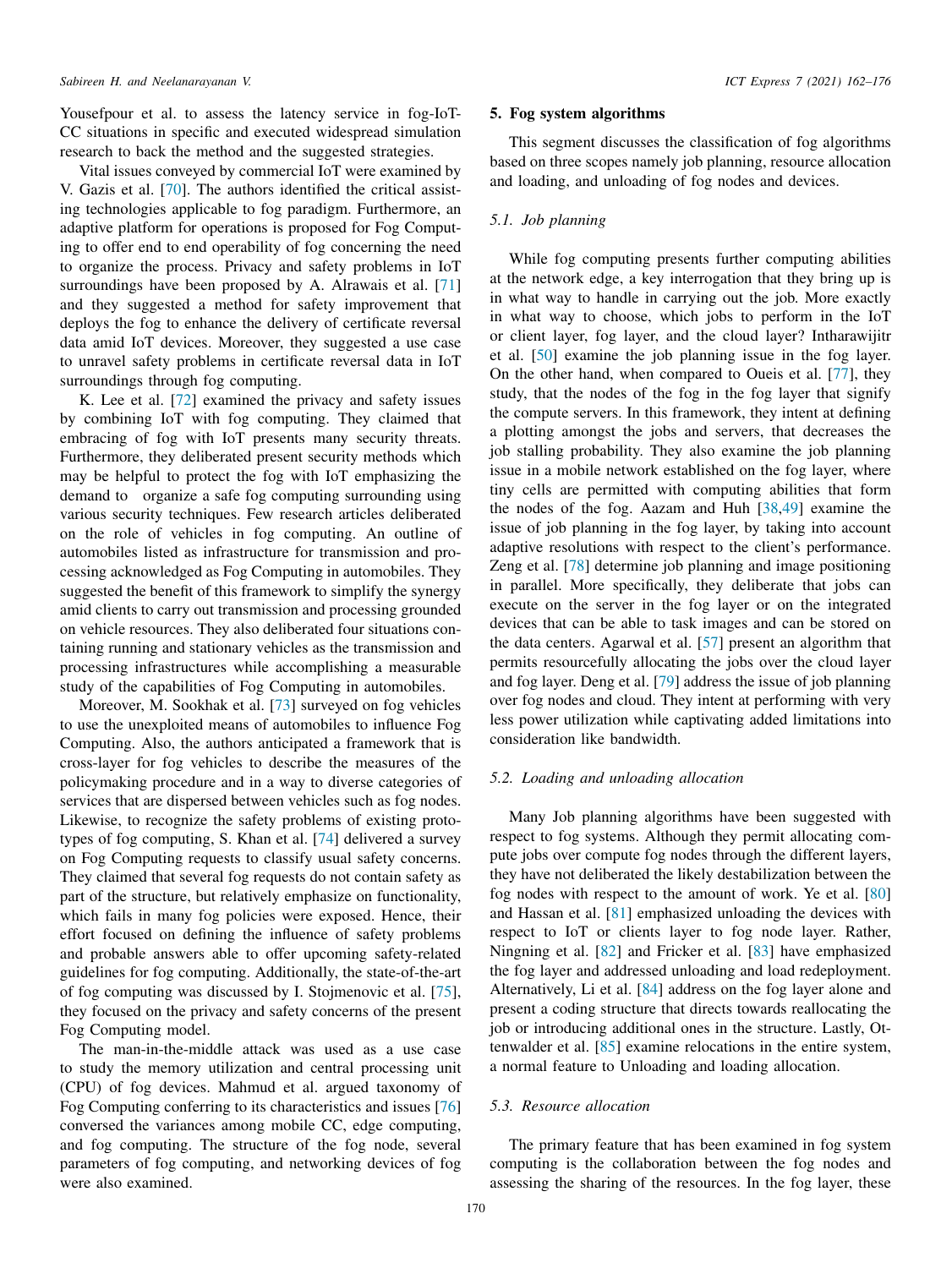features have been handled with the aim of performing the computing requirements. The authors [[86–](#page-14-2)[88\]](#page-14-3) discuss these features. Oueis et al. [\[86](#page-14-2)] analyze the issue of determining the resource allocation between the fog nodes to perform computing requirements, the author focuses on tiny cells of mobile structure which are fog enabled. These cells form tiny groups where each group signifies a cluster of tiny cells that exchange resources for load shedding the cellular gadget from their amount of work. Nishio et al. [\[87](#page-14-4)] address a similar problem but deliberate the instance of fog system in mobile. It contains a fog layer formed by cellular gadgets and a cloud accessible through the mobile structure. Thus, they aim at optimizing the CPU, bandwidth, and common storage to assist the computing requirements. Owing to the variety of these resources, they plot them into various intervals of resources to permit enumerating them in a similar unit. Abedin et al. [\[88](#page-14-3)] present an algorithm that permits to the computation of the resource exchange between the fog nodes inside the similar fog area of the fog layer thereby permitting the carrying out the client's computing requirements.

Five benchmarks are taken into consideration namely diversity (B1), QoS (B2), flexible expandability (B3), agility assistance (B4), and alliance principle (B5). For each of the authors mentioned below in [Table 4](#page-10-0) describes which author has met the benchmark criteria based on the fog algorithms they have adopted and which benchmark they have not met in the form of yes or no according to job planning, Loading and Unloading allocation, and Resource allocation classification. It also examines the key contribution of the various survey and their proposed algorithms concerning the scope and benchmarks [\[14](#page-12-10)]. In summary, all the key contributions of different works with their proposed algorithm suitable for fog platforms are mentioned.

# 6. Fog Computing: Research challenges

<span id="page-9-0"></span>The field of Fog computing has evolved from Cloud Computing as an economic and merchandise resolution to provide computational resources to the clients. With the recent trends in the development of IoT devices (sensors, smart-phones) having the minimal cost of hardware. The computation has been done near the fringe which ultimately reduces computations and data offloading costs at the cloud, it also provides security and privacy solutions to the data at the user's end. Nevertheless, computing at the fringe has a lot of challenges related to network, security, devices, and integration of fog with IoT which are currently being explored. Fog computing works in a distributed environment which takes into consideration a lot of challenges. In this section, a brief discussion on the challenges faced for developing fog solutions is discussed.

# *6.1. Challenges in the device and network*

The different challenges faced related to the device and network are decentralized framework, networking resources, device heterogeneity that are discussed as follows.

## *6.1.1. Decentralized framework*

The framework of Fog computing is decentralized which leads to a redundant structure. There is a repetition of the same code at the devices which are at the edge of the network [\[89](#page-14-5), [90\]](#page-14-6). As a result, the fog environment should focus on reducing the redundancy in the decentralized architecture.

# *6.1.2. Networking resources*

In the fog architecture, the network resources are randomly distributed at the edge. This increases the complexity of connectivity. A proper network which has a middleware to maintain a common set of resources at the edge can be managed to allow the resources to the required application.

# *6.1.3. Device heterogeneity*

The end devices in the fog architecture are heterogeneous. The nature of heterogeneity has caused the structure to be more varied [\[67](#page-13-21)]. The applications which are developed using fog should consider this aspect of the heterogeneity at the device and network as well.

# *6.2. Computational challenges*

Computing at the fog level is quite challenging due to the following aspects of computations at different levels and distribute computation resources are discussed.

## *6.2.1. Computations at different levels*

The fog system should always interact with cloud servers. The main aim of the fog system should be to respond to the users within a particular time limit at the lower level and also carry forward the required computations to the cloud which will take a longer time. Few computations are offloaded to the clouds that are not constrained to response time and computational power whereas other parts of the computation will be executed near the edge with low cost of computation. There is a challenge to identify which computations need to be carried at the cloud and to be computed at the fog.

## *6.2.2. Distribute computation resources*

Computation at the edge might not have the required resources. These resources can be acquired from alternative fog nodes. This demand has raised the requirement to assign the computations of the resources among various fog nodes. This requires an approach to combine the memory, computations, and networking resources to form a common pool. Different applications can approach the pool and reserve their resource according to their requirement [[91,](#page-14-7)[92](#page-14-8)]. The present research is focusing the need to develop a pool which is common containing the resources rather than the devices at the edge for computing.

a. Portability:

The nodes on the edge of the fog environment may be portable which arises the need for computing from anywhere, anything, and anywhere. This requires the need for ubiquitous computing in the fog environment [[93\]](#page-14-9). The portability is a constraint in the fog architecture.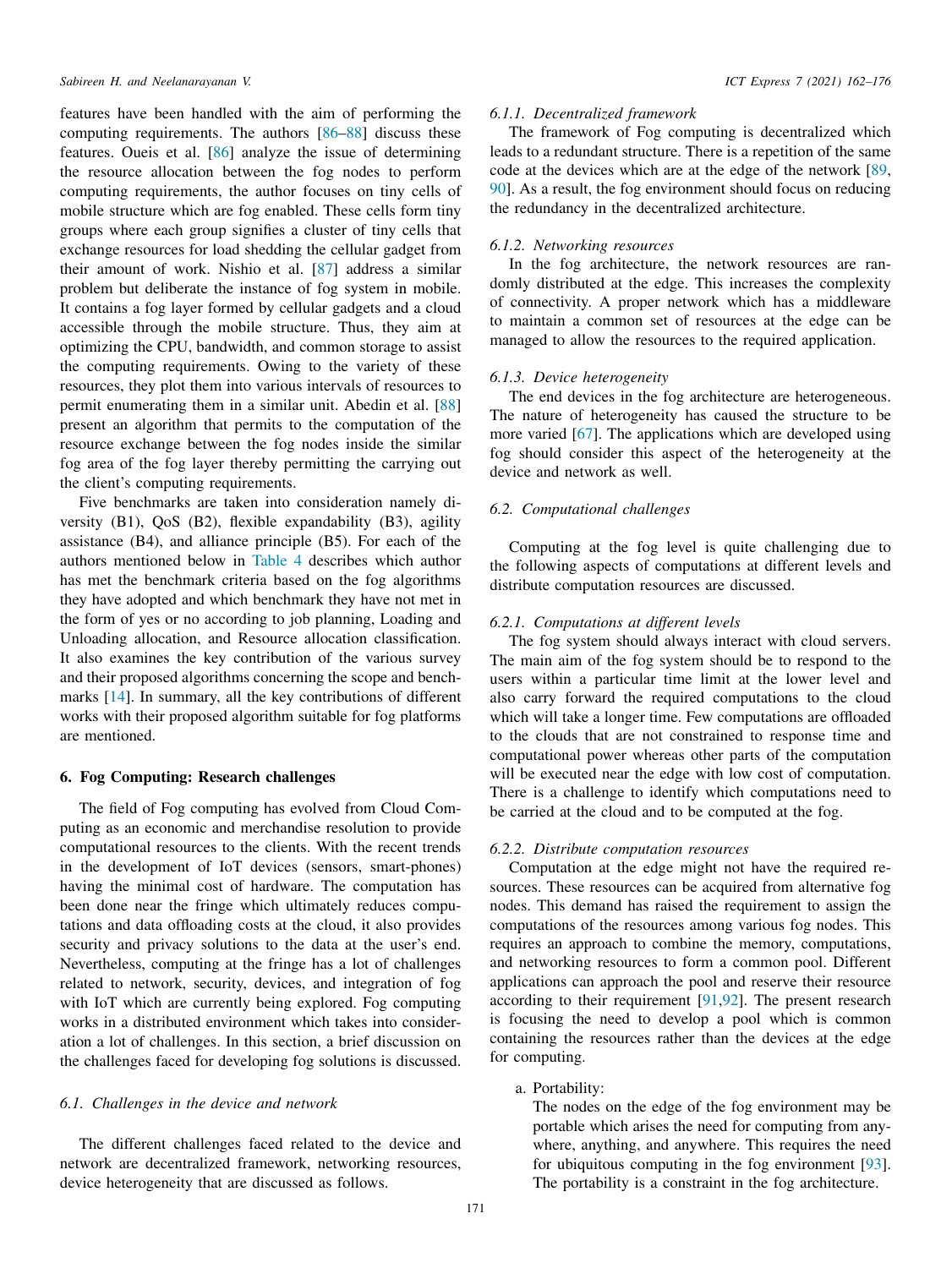#### *Sabireen H. and Neelanarayanan V. ICT Express 7 (2021) 162–176*

#### Table 4

<span id="page-10-0"></span>

|  | Key contribution of various works and their proposed algorithms. |  |  |  |  |  |  |  |
|--|------------------------------------------------------------------|--|--|--|--|--|--|--|
|--|------------------------------------------------------------------|--|--|--|--|--|--|--|

| Scope                   | Paper                     | Key contribution                                                                                                               |                |                | <b>BenchMark</b> |                          |                          |  |  |  |
|-------------------------|---------------------------|--------------------------------------------------------------------------------------------------------------------------------|----------------|----------------|------------------|--------------------------|--------------------------|--|--|--|
|                         |                           |                                                                                                                                | $B_1$          | $B_2$          | $B_3$            | $B_4$                    | B <sub>5</sub>           |  |  |  |
|                         | Aazam et al. [49]         | A job allocation algorithm based on loyalty is presented.                                                                      | Yes            | Yes            | N <sub>0</sub>   | No                       | N <sub>0</sub>           |  |  |  |
|                         | Oueis et al. [77]         | An algorithm to handle the carrying out of a job in small cell fog stratum.                                                    | Yes            | Yes            | N <sub>0</sub>   | No                       | N <sub>0</sub>           |  |  |  |
| Job planning            | Zeng et al. [78]          | Image placement and job allocation algorithm are presented which<br>reduces the total finish time.                             | Yes            | Yes            | N <sub>0</sub>   | N <sub>0</sub>           | N <sub>0</sub>           |  |  |  |
|                         | Agarwal et al. [57]       | To reduce cost and response time a distribute workload algorithm is<br>presented.                                              | Yes            | Yes            | N <sub>0</sub>   | N <sub>o</sub>           | N <sub>0</sub>           |  |  |  |
|                         | Deng et al. [79]          | An algorithm to distribute workload in Fog/CC at less power cost.                                                              | Yes            | Yes            | N <sub>0</sub>   | No                       | N <sub>0</sub>           |  |  |  |
|                         | Aazam et al. [38]         | A job allocation algorithm based on loyalty examining various kinds of<br>devices is presented.                                | Yes            | Yes            | N <sub>0</sub>   | N <sub>0</sub>           | N <sub>0</sub>           |  |  |  |
|                         | Intharawijitr et al. [50] | To choose fog nodes to implement jobs three policies were examined.                                                            | N <sub>o</sub> | Yes            | N <sub>0</sub>   | N <sub>o</sub>           | N <sub>0</sub>           |  |  |  |
| Loading and             | Ye et al. [80]            | Examined a method to unload mobile devices and cloudlets to fog<br>assisted buses.                                             | N <sub>0</sub> | Yes            | N <sub>0</sub>   | Yes                      |                          |  |  |  |
| Unloading<br>allocation | Fricker et al. [83]       | The efficiency of the data center is evaluated by the unloading method in<br>the fog layer.                                    | Yes            | Yes            | Yes              | $\overline{\phantom{a}}$ | N <sub>0</sub>           |  |  |  |
|                         | Hassan et al. $[81]$      | A method to unload mobile device applications is presented.                                                                    | Yes            | Yes            | No               | N <sub>o</sub>           | N <sub>0</sub>           |  |  |  |
|                         | Li et al. [84]            | A coding architecture to manage duplication in job processing in fog<br>nodes is presented.                                    | Yes            | Yes            | N <sub>0</sub>   | No                       | N <sub>0</sub>           |  |  |  |
|                         | Ningning et al. [82]      | Presents a load balancing algorithm that is dynamic to the fog layer that<br>permits dynamic entry and departure of fog nodes. | N <sub>o</sub> | Yes            | N <sub>o</sub>   | Yes                      | $\overline{\phantom{0}}$ |  |  |  |
|                         | Ottenwalder et al. [85]   | Presented a method that permits relocation operators at less relocation<br>cost.                                               | Yes            | Yes            | Yes              | Yes                      | Yes                      |  |  |  |
| Resource<br>allocation  | Oueis et al. [86]         | An algorithm to group little cells to permit resource allocation amid them<br>is presented.                                    | Yes            | Yes            | N <sub>0</sub>   | N <sub>0</sub>           | N <sub>0</sub>           |  |  |  |
|                         | Nishio et al. [87]        | A method to improve the resource allocation to enhance the utility is<br>presented.                                            | Yes            | Yes            | N <sub>0</sub>   | N <sub>o</sub>           | N <sub>0</sub>           |  |  |  |
|                         | Abedin et al. [88]        | An algorithm to permit resource allocation amid fog nodes is presented.                                                        | Yes            | N <sub>0</sub> | N <sub>0</sub>   | No                       |                          |  |  |  |

## b. Computations in a Distributed Environment:

Fog Computing is a domain which has distributed computation where the correctness of the computations needs to be verified. The applications involving the fog framework need to be developed in a manner where there are fewer discrepancies in computations [\[49](#page-13-3),[84\]](#page-14-0). These discrepancies should be provable.

# *6.2.3. Mobilization challenge*

From the Mobilization perspective, OpenFog is specified as N level environment. Nevertheless, the extreme upsurge in the number of Fog level layers may cause delayed issues in the recently developing Fog paradigm. Thus, the number of levels established in the case study must be firm. Mobilization results will be accepted when established on requests like the type of job done by each level, overall sensors used, competency of fog devices, and dependability and latency of Fog devices. Nevertheless, it is essential to examine how these requests will be satisfied.

# *6.2.4. Utilization of resource challenge*

Utilization of resources are utmost vibrant and dissimilar in an environment like a fog for the reason that the devices are diverse in nature and they are accessible. All these fog devices are liable for executing the application on their own.

For instance, a PC that depends on administrative workers to carry out a few normal file work and emails may be an element of the fog and may also behave as a Fog device. In this situation, utilizing these resources that are accessible for computation of fog is vibrant but anticipated via the study of the prolonged period action of its resources. This expectation is essential since once the fog job begins its execution, and for a given period, the position of the resources may vary owing to the demands by the requested application for which the system of fog devices is accountable.

## *6.2.5. Fog device breakdown challenge*

The breakdown probability of the fog devices is continuously on the rise because the fog devices are disseminated, and the controlling of these devices is not centralized. Therefore, the devices of fog may breakdown for several grounds like end consumer activity, hardware breakdown, and software crashing. In addition to these issues, few other issues that may play a major role are source of power, connectivity, and flexibility. Several fog devices may be linked via Wi-Fi, it is understandable that Wi-Fi linking is always not dependable. The majority of them are mobile devices that are connected wireless, therefore these devices might alter the position to other clusters regularly.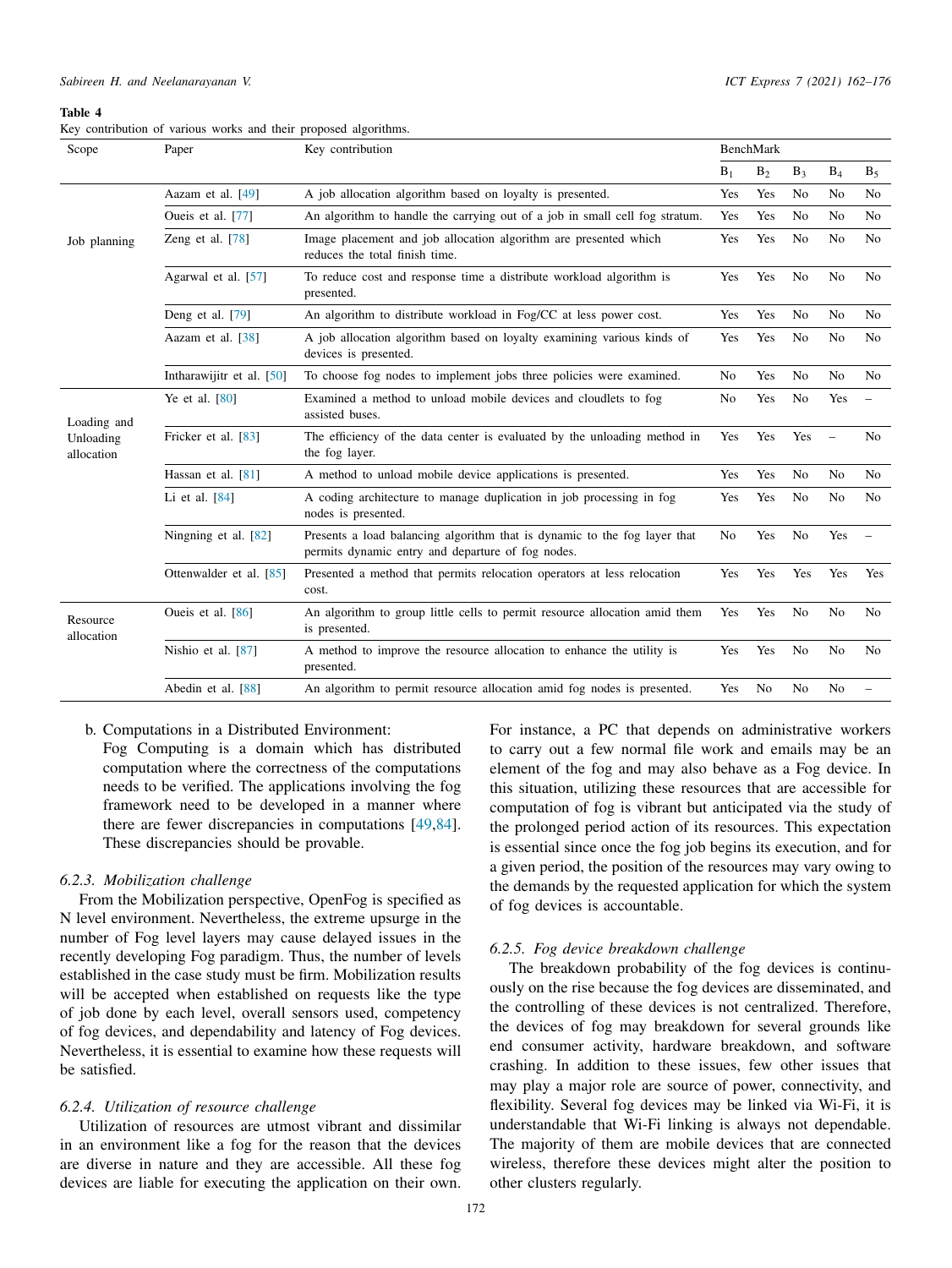## *Sabireen H. and Neelanarayanan V. ICT Express 7 (2021) 162–176*

## *6.2.6. Request provision handling challenge*

Fog paradigm handles millions of IoT devices that are periodically responsive and unresponsive applications. The level of service obtainability and nature are of utmost dissimilar in fog. Therefore, service obtainability is a distinctive challenge for the complete Fog demesne. Additional research is essential to discover the likelihood of fog centered solutions.

# *6.2.7. Complexity challenge*

In Fog computing there are several sensors and devices of IoT that are developed by many companies, selecting the ideal mechanism is becoming difficult, mainly with diverse hardware structure, software configuration, and individual demands. Moreover, in few instances, maximum security application demands necessitate explicit protocols and devices to work, which upsurges the setback of the process.

# *6.3. Security challenges*

Fog Architecture consists of various heterogeneous devices. They may be vulnerable to different attacks [[94\]](#page-14-10) discuss the man in the middle attack in the fog environment. The two main issues which are of concern in the fog environment are data and network. It also depends on other factors at the cloud datacenters. The devices of the fog are deployed in an environment that is not highly secure, so any vulnerable or physical attack can easily be carried out. There is a need to run the devices at the edge securely in the fog.

# *6.4. System management challenges*

There are several challenges related to fog at the system level like service-oriented computing, management of resources and integration between cloud and fog nodes are discussed as follows.

# *6.4.1. Service-oriented computing*

In fog computing architecture, client services are classified into many small services and these small services are spread throughout cloud and edge. This specific dispersal of facilities above the fog devices is a method of service-oriented computation through edge devices. Nevertheless, performing small services through fog nodes has their private issues. The appropriate organizing of the framework thereby acquiring the services is the major issue in the fog computing area. There are many issues in small service administration. These are the following implementation stages service combination and placement, etc. We require an appropriate composition structure so that these services are delivered to the clients within minimal time through the fog architecture.

# *6.4.2. Management of resources*

The nature of fog computing is adjustable and adaptive to various issues like shortage of resources and short-term failures. Failure of any fog node will cause the entire system to run down and there will not be any resources available from the respective fog node. These resources are virtualized

in the fog environment. There are many challenges related to resource virtualization like migration, latency, initialization, etc. which need to be properly managed so that the resources can be available during downtime.

## *6.4.3. Integration between cloud and fog nodes*

Another major factor is to provide end to end services from the fog nodes to the cloud along with the provision of QoS attributes for different users according to their services [\[95](#page-14-11),[96\]](#page-14-12). The fog framework consists of the cloud as well as the edge devices. The orchestration of these devices at the edge which is heterogeneous should be taken care of along with handling the cloud architecture to perform computation and storage in a distributed environment [\[95](#page-14-11),[96\]](#page-14-12). Therefore, there is a need to dynamically allocate the end to end integration of the fog devices and the cloud servers.

# 7. Conclusion

In current existence, the IoT has fascinated the focus among industry and researchers. This attraction has transformed our lives and becoming essential to the modern world. It can associate anything in our surroundings. The devices of IoT are vigorous and have less processing and storage capacity. Nevertheless, the customary integrated CC has several problems, such as failure of networks and increase latency. To address these problems, fog computing has turned out to be an extension of CC, but nearby to the devices of IoT in which complete information computation will be done at fog nodes, thus decreasing the waiting time, particularly for crucial applications. The combination of IoT with fog computing carries several advantages to several IoT applications. In this paper, we put forward the various computing paradigms, features of fog computing, an in-depth architecture of fog computing with its various levels, a detailed analysis of fog with IoT. The discussion also concentrated on various fog system algorithms and fog computing research challenges. In outline, the objective of this research work was to show upcoming study and open challenges concerning incorporating fog with IoT and to present a study to review current contributions in research on fog computing and IoT in the present world.

# Declaration of competing interest

The authors declare that they have no known competing financial interests or personal relationships that could have appeared to influence the work reported in this paper.

# References

- <span id="page-11-0"></span>[1] [M.D. Assuncao, R.N. Calheiros, S. Bianchi, M.A.S. Netto, R. Buyya,](http://refhub.elsevier.com/S2405-9595(21)00060-6/sb1) [Big data computing and clouds: Trends and future directions, J.](http://refhub.elsevier.com/S2405-9595(21)00060-6/sb1) [Parallel Distrib. Comput. 79–80 \(2015\) 3–15.](http://refhub.elsevier.com/S2405-9595(21)00060-6/sb1)
- <span id="page-11-1"></span>[2] [J. Chen, et al., Big data challenge: A data management perspective,](http://refhub.elsevier.com/S2405-9595(21)00060-6/sb2) [Front. Comput. Sci. 7 \(2\) \(2013\) 157–164.](http://refhub.elsevier.com/S2405-9595(21)00060-6/sb2)
- <span id="page-11-2"></span>[3] F. Alhaddadin, W. Liu, J.A. Gutiérrez, A user prole-aware policy-based management framework for greening the cloud, in: Proc. IEEE 4th Int. Conf. Big Data Cloud Comput. (BdCloud), 2014, pp. 682–687.
- <span id="page-11-3"></span>[4] A.V. Dastjerdi, H. Gupta, R.N. Calheiros, S.K. Ghosh, R. Buyya, Fog computing: Principles, architectures, and applications, in: Internet of Things: Principle.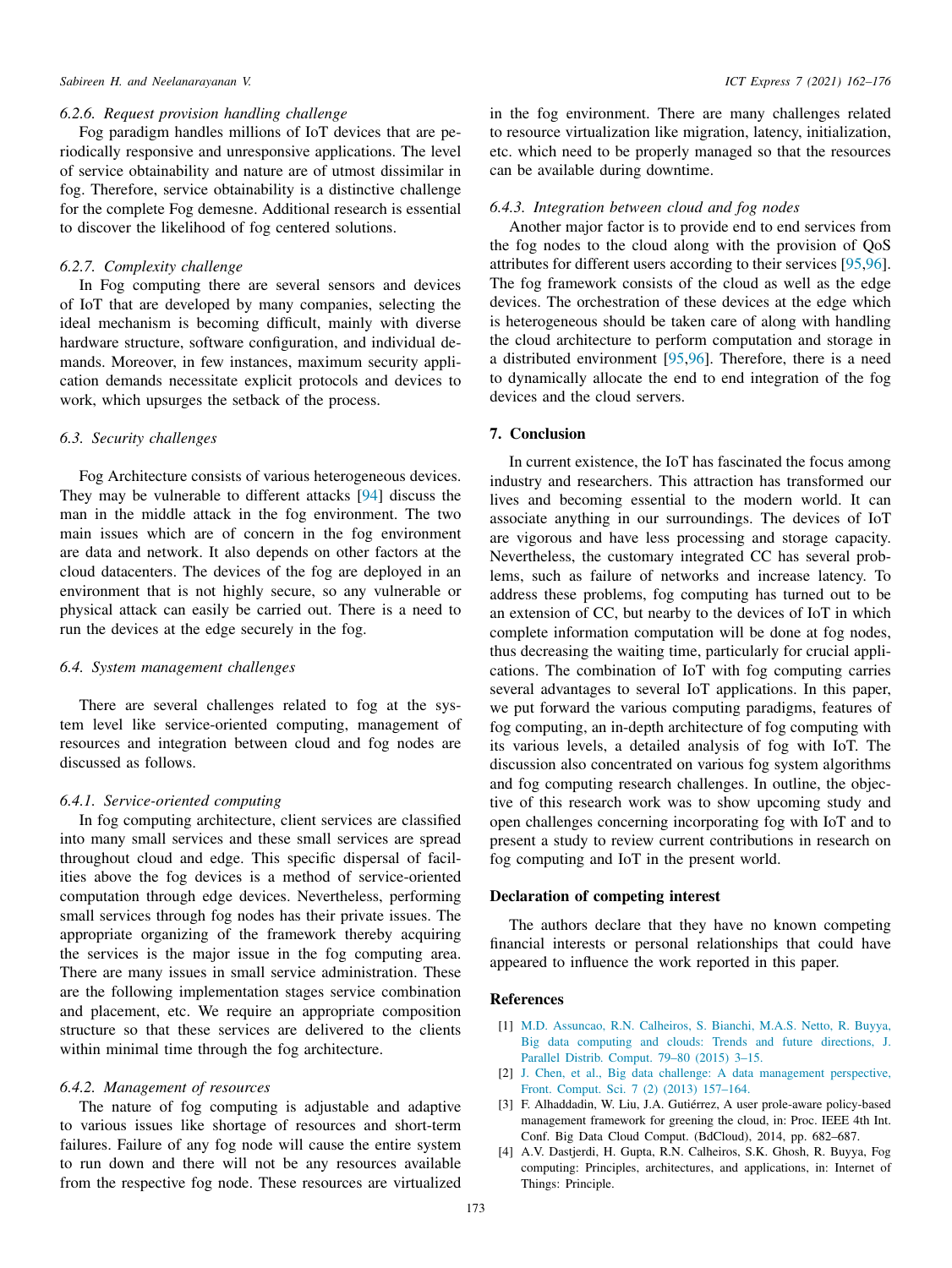- <span id="page-12-0"></span>[5] [Z. Wen, R. Yang, P. Garraghan, T. Lin, J. Xu, M. Rovatsos, Fog](http://refhub.elsevier.com/S2405-9595(21)00060-6/sb5) [orchestration for internet of things services, IEEE Internet Comput.](http://refhub.elsevier.com/S2405-9595(21)00060-6/sb5) [21 \(2017\) 16–24.](http://refhub.elsevier.com/S2405-9595(21)00060-6/sb5)
- <span id="page-12-1"></span>[6] Y. Yang, FA2ST: Fog as a service technology, in: Proceedings of the 2017 IEEE 41st IEEE Annual Computer Software and Applications Conference, Turin, Italy, 4–8 July 2017, p. 708.
- <span id="page-12-2"></span>[7] [R. Mahmud, R. Kotagiri, R. Buyya, Fog computing: A taxonomy,](http://refhub.elsevier.com/S2405-9595(21)00060-6/sb7) [survey and future directions, in: Internet of Everything, Springer,](http://refhub.elsevier.com/S2405-9595(21)00060-6/sb7) [Singapore, 2018, pp. 103–130.](http://refhub.elsevier.com/S2405-9595(21)00060-6/sb7)
- <span id="page-12-3"></span>[8] [L. Gao, T.H. Luan, S. Yu, W. Zhou, B. Liu, FogRoute: DTN-based](http://refhub.elsevier.com/S2405-9595(21)00060-6/sb8) [data dissemination model in fog computing, IEEE Internet Things J.](http://refhub.elsevier.com/S2405-9595(21)00060-6/sb8) [4 \(1\) \(2017\) 225–235.](http://refhub.elsevier.com/S2405-9595(21)00060-6/sb8)
- <span id="page-12-4"></span>[9] S. Yi, C. Li, Q. Li, A survey of fog computing: Concepts, applications and issues, in: Proc. Workshop Mobile Big Data, 2015, pp. 37-42.
- <span id="page-12-6"></span>[10] [E. Baccarelli, P.G.V. Naranjo, M. Scarpiniti, M. Shojafar, J.H.](http://refhub.elsevier.com/S2405-9595(21)00060-6/sb10) [Abawajy, Fog of everything: Energy-efficient networked computing](http://refhub.elsevier.com/S2405-9595(21)00060-6/sb10) [architectures, research challenges, and a case study, IEEE Access 5](http://refhub.elsevier.com/S2405-9595(21)00060-6/sb10) [\(2017\) 9882–9910.](http://refhub.elsevier.com/S2405-9595(21)00060-6/sb10)
- <span id="page-12-7"></span>[11] [C. Perera, Y. Qin, J.C. Estrella, S. Reiff-Marganiec, A.V. Vasilakos,](http://refhub.elsevier.com/S2405-9595(21)00060-6/sb11) [Fog computing for sustainable smart cities: A survey, ACM Comput.](http://refhub.elsevier.com/S2405-9595(21)00060-6/sb11) [Surv. 50 \(3\) \(2017\) 32.](http://refhub.elsevier.com/S2405-9595(21)00060-6/sb11)
- <span id="page-12-8"></span>[12] [P. Hu, S. Dhelim, H. Ning, T. Qiu, Survey on fog computing:](http://refhub.elsevier.com/S2405-9595(21)00060-6/sb12) [Architecture, key technologies, applications and open issues, J. Netw.](http://refhub.elsevier.com/S2405-9595(21)00060-6/sb12) [Comput. Appl. 98 \(2017\) 27–42.](http://refhub.elsevier.com/S2405-9595(21)00060-6/sb12)
- <span id="page-12-9"></span>[13] P. Varshney, Y. Simmhan, Demystifying fog computing: Characterizing architectures, applications and abstractions, in: Proc. IEEE 1st Int. Conf. Fog Edge Comput. (ICFEC), 2017, pp. 115–124.
- <span id="page-12-10"></span>[14] [C. Mouradian, D. Naboulsi, S. Yangui, R.H. Glitho, M.J. Morrow, P.A.](http://refhub.elsevier.com/S2405-9595(21)00060-6/sb14) [Polakos, A comprehensive survey on fog computing: State-of-the art](http://refhub.elsevier.com/S2405-9595(21)00060-6/sb14) [and research challenges, IEEE Commun. Surv. Tutor. 20 \(1\) \(2018\)](http://refhub.elsevier.com/S2405-9595(21)00060-6/sb14) [416–464.](http://refhub.elsevier.com/S2405-9595(21)00060-6/sb14)
- <span id="page-12-5"></span>[15] [R. Mahmud, R. Kotagiri, R. Buyya, Fog computing: A taxonomy,](http://refhub.elsevier.com/S2405-9595(21)00060-6/sb15) [survey and future directions, in: Internet of Everything, Springer,](http://refhub.elsevier.com/S2405-9595(21)00060-6/sb15) [Singapore, 2018, pp. 103–130.](http://refhub.elsevier.com/S2405-9595(21)00060-6/sb15)
- <span id="page-12-11"></span>[16] [P. Garcia Lopez, A. Montresor, D. Epema, A. Datta, T. Higashino, A.](http://refhub.elsevier.com/S2405-9595(21)00060-6/sb16) [Iamnitchi, M. Barcellos, P. Felber, E. Riviere, Edge-centric computing:](http://refhub.elsevier.com/S2405-9595(21)00060-6/sb16) [Vision and challenges, ACM SIGCOMM Comput. Commun. Rev. 45](http://refhub.elsevier.com/S2405-9595(21)00060-6/sb16) [\(5\) \(2015\) 37–42.](http://refhub.elsevier.com/S2405-9595(21)00060-6/sb16)
- <span id="page-12-12"></span>[17] B. Varghese, N. Wang, S. Barbhuiya, P. Kilpatrick, D.S. Nikolopoulos, Challenges and opportunities in edge computing, in: Proceedings of the IEEE International Conference on Smart Cloud, 2016, pp. 20–26.
- <span id="page-12-13"></span>[18] [W. Shi, J. Cao, Q. Zhang, Y. Li, L. Xu, Edge computing: Vision and](http://refhub.elsevier.com/S2405-9595(21)00060-6/sb18) [challenges, IEEE Internet Things J. 3 \(5\) \(2016\) 637–646.](http://refhub.elsevier.com/S2405-9595(21)00060-6/sb18)
- <span id="page-12-14"></span>[19] [Y.C. Hu, M. Patel, D. Sabella, N. Sprecher, V. Young, Mobile edge](http://refhub.elsevier.com/S2405-9595(21)00060-6/sb19) [computinga key technology towards 5g, in: ETSI White Paper 11,](http://refhub.elsevier.com/S2405-9595(21)00060-6/sb19) [2015.](http://refhub.elsevier.com/S2405-9595(21)00060-6/sb19)
- <span id="page-12-15"></span>[20] G.I. Klas, Fog computing and mobile edge cloud gain momentum open fog consortium, ETSI MEC and cloudlets, 2015, Available at [http://y](http://yucianga.info/?p=938) [ucianga.info/?p=938.](http://yucianga.info/?p=938)
- <span id="page-12-16"></span>[21] [E. Cau, M. Corici, P. Bellavista, L. Foschini, G. Carella, A. Edmonds,](http://refhub.elsevier.com/S2405-9595(21)00060-6/sb21) [T.M. Bohnert, Efficient exploitation of mobile edge computing for](http://refhub.elsevier.com/S2405-9595(21)00060-6/sb21) [virtualized 5g in epc architectures, in: 2016. 4th IEEE International](http://refhub.elsevier.com/S2405-9595(21)00060-6/sb21) [Conference on Mobile Cloud Computing, Services, and Engineering](http://refhub.elsevier.com/S2405-9595(21)00060-6/sb21) [\(MobileCloud\), 2016, pp. 100–109.](http://refhub.elsevier.com/S2405-9595(21)00060-6/sb21)
- <span id="page-12-17"></span>[22] A. Ahmed, E. Ahmed, A survey on mobile edge computing, in: The Proceedings of the 10th IEEE International Conference on Intelligent Systems and Control (ISCO 2016), Coimbatore, India, 2016.
- <span id="page-12-18"></span>[23] [M. Othman, S.A. Madani, S.U. Khan, et al., A survey of mobile](http://refhub.elsevier.com/S2405-9595(21)00060-6/sb23) [cloud computing application models, IEEE Commun. Surv. Tutor. 16](http://refhub.elsevier.com/S2405-9595(21)00060-6/sb23) [\(1\) \(2014\) 393–413.](http://refhub.elsevier.com/S2405-9595(21)00060-6/sb23)
- <span id="page-12-19"></span>[24] [M.R. Mahmud, M. Afrin, M.A. Razzaque, M.M. Hassan, A. Alelaiwi,](http://refhub.elsevier.com/S2405-9595(21)00060-6/sb24) [M. Alrubaian, Maximizing quality of experience through context-aware](http://refhub.elsevier.com/S2405-9595(21)00060-6/sb24) [mobile application scheduling in cloudlet infrastructure, Softw. - Pract.](http://refhub.elsevier.com/S2405-9595(21)00060-6/sb24) [Exp. 46 \(11\) \(2016\) 1525–1545, spe.2392.](http://refhub.elsevier.com/S2405-9595(21)00060-6/sb24)
- <span id="page-12-20"></span>[25] [Z. Sanaei, S. Abolfazli, A. Gani, R. Buyya, Heterogeneity in mobile](http://refhub.elsevier.com/S2405-9595(21)00060-6/sb25) [cloud computing: taxonomy and open challenges, IEEE Commun.](http://refhub.elsevier.com/S2405-9595(21)00060-6/sb25) [Surv. Tutor. 16 \(1\) \(2014\) 369–392.](http://refhub.elsevier.com/S2405-9595(21)00060-6/sb25)
- <span id="page-12-21"></span>[26] [P. Bahl, R.Y. Han, L.E. Li, M. Satyanarayanan, Advancing the state of](http://refhub.elsevier.com/S2405-9595(21)00060-6/sb26) [mobile cloud computing, in: Proceedings of the Third ACM Workshop](http://refhub.elsevier.com/S2405-9595(21)00060-6/sb26) [on Mobile Cloud Computing and Services, ACM, 2012, pp. 21–28.](http://refhub.elsevier.com/S2405-9595(21)00060-6/sb26)
- <span id="page-12-22"></span>[27] [M. Satyanarayanan, G. Lewis, E. Morris, S. Simanta, J. Boleng, K.](http://refhub.elsevier.com/S2405-9595(21)00060-6/sb27) [Ha, Survey and Future Directions Fog Computing: A Taxonomy, The](http://refhub.elsevier.com/S2405-9595(21)00060-6/sb27) [role of cloudlets in hostile environments, IEEE Pervasive Comput. 12](http://refhub.elsevier.com/S2405-9595(21)00060-6/sb27) [\(4\) \(2013\) 40–49.](http://refhub.elsevier.com/S2405-9595(21)00060-6/sb27)
- <span id="page-12-23"></span>[28] [F. Bonomi, R. Milito, J. Zhu, S. Addepalli, Fog computing and its](http://refhub.elsevier.com/S2405-9595(21)00060-6/sb28) [role in the internet of things, in: Proceedings of the 2012 ACM First](http://refhub.elsevier.com/S2405-9595(21)00060-6/sb28) [Edition of the MCC Workshop on Mobile Cloud Computing, ACM,](http://refhub.elsevier.com/S2405-9595(21)00060-6/sb28) [2012, pp. 13–16.](http://refhub.elsevier.com/S2405-9595(21)00060-6/sb28)
- <span id="page-12-24"></span>[29] [M. Whaiduzzaman, A. Naveed, A. Gani, MobiCoRE: Mobile device](http://refhub.elsevier.com/S2405-9595(21)00060-6/sb29) [based cloudlet resource enhancement for optimal task response, IEEE](http://refhub.elsevier.com/S2405-9595(21)00060-6/sb29) [Trans. Serv. Comput. \(2016\).](http://refhub.elsevier.com/S2405-9595(21)00060-6/sb29)
- <span id="page-12-25"></span>[30] [Y. Chen, Y. Chen, Q. Cao, X. Yang, PacketCloud: A cloudletbased](http://refhub.elsevier.com/S2405-9595(21)00060-6/sb30) [open platform for in-network services, IEEE Trans. Parallel Distrib.](http://refhub.elsevier.com/S2405-9595(21)00060-6/sb30) [Syst. 27 \(4\) \(2016\) 1146–1159.](http://refhub.elsevier.com/S2405-9595(21)00060-6/sb30)
- <span id="page-12-26"></span>[31] F. Bonomi, R. Milito, J. Zhu, S. Addepalli, Fog computing and its role in the internet of things, in: Proceedings of the First Edition of the MCC Workshop on Mobile Cloud Computing-MCC '12, Helsinki, Finland, 17 August 2012, pp. 13–15.
- <span id="page-12-27"></span>[32] S. Yi, Z. Hao, Z. Qin, Q. Li, Fog computing: Platform and applications, in: Proceedings of the 3rdWorkshop on Hot Topics in Web Systems and Technologies, HotWeb 2015, Washington, DC, USA, 24–25 October 2016, pp. 73–78.
- <span id="page-12-28"></span>[33] Definition of fog computing, 2018, Available online: [https://www.open](https://www.openfogconsortium.org/#definition-of-fogcomputing) [fogconsortium.org/#definition-of-fogcomputing](https://www.openfogconsortium.org/#definition-of-fogcomputing) (accessed on 24 March 2018).
- <span id="page-12-29"></span>[34] [M. Verma, N. Bhardwaj, A.K. Yadav, Real time efficient scheduling](http://refhub.elsevier.com/S2405-9595(21)00060-6/sb34) [algorithm for load balancing in fog computing environment, Int. J. Inf.](http://refhub.elsevier.com/S2405-9595(21)00060-6/sb34) [Technol. Comput. Sci. 8 \(2016\) 1–10.](http://refhub.elsevier.com/S2405-9595(21)00060-6/sb34)
- <span id="page-12-30"></span>[35] Fog Computing and the Internet of Things: Extend the Cloud To where the Things are, White Paper, 2016, Available online: [http://www.cisco.com/c/dam/en\\_us/solutions/trends/iot/docs/comp](http://www.cisco.com/c/dam/en_us/solutions/trends/iot/docs/computing-overview.pdf) [uting-overview.pdf](http://www.cisco.com/c/dam/en_us/solutions/trends/iot/docs/computing-overview.pdf) (accessed on 8 April 2018).
- <span id="page-12-31"></span>[36] [Y. Ai, M. Peng, K. Zhang, Edge cloud computing technologies for](http://refhub.elsevier.com/S2405-9595(21)00060-6/sb36) [internet of things: A primer, Digit. Commun. Netw. \(2017\).](http://refhub.elsevier.com/S2405-9595(21)00060-6/sb36)
- <span id="page-12-35"></span>[37] T.H. Luan, L. Gao, Z. Li, Y. Xiang, G. Wei, L. Sun, Fog computing: Focusing on mobile users at the edge, 2016, pp. 1–11, [Online]. Available: [https://arxiv.org/abs/1502.01815.](https://arxiv.org/abs/1502.01815)
- <span id="page-12-34"></span>[38] M. Aazam, E.N. Huh, Fog computing micro datacenter based dynamic resource estimation and pricing model for IoT, in: Proc. Int. Conf. Adv. Inf. Netw. Appl. AINA 2015, 2015, pp. 687–694.
- <span id="page-12-36"></span>[39] [M. Taneja, A. Davy, Resource aware placement of data analytics](http://refhub.elsevier.com/S2405-9595(21)00060-6/sb39) [platform in fog computing, Procedia Comput. Sci. 97 \(2016\) 153–156.](http://refhub.elsevier.com/S2405-9595(21)00060-6/sb39)
- <span id="page-12-37"></span>[40] [S. Sarkar, S. Misra, Theoretical modelling of fog computing:A green](http://refhub.elsevier.com/S2405-9595(21)00060-6/sb40) [computing paradigm to support IoT applications, IET Netw. 5 \(2\)](http://refhub.elsevier.com/S2405-9595(21)00060-6/sb40) [\(2016\) 23–29.](http://refhub.elsevier.com/S2405-9595(21)00060-6/sb40)
- <span id="page-12-38"></span>[41] N.K. Giang, M. Blackstock, R. Lea, V.C.M. Leung, Developing IoT applications in the fog: A distributed dataflow approach, in: Proc. 5th Int. Conf. Internet Things (IOT), Oct. 2015, p. 155162.
- <span id="page-12-39"></span>[42] [OpenFog Consortium Architecture Working Group, OpenFog Archi](http://refhub.elsevier.com/S2405-9595(21)00060-6/sb42)[tecture Overview, OpenFog Consortium, Tokyo, Japan, 2016, White](http://refhub.elsevier.com/S2405-9595(21)00060-6/sb42) [Paper OPFWP001.0216.](http://refhub.elsevier.com/S2405-9595(21)00060-6/sb42)
- <span id="page-12-40"></span>[43] [A. Munir, P. Kansakar, S.U. Khan, IFCIoT: Integrated fog cloud IoT:](http://refhub.elsevier.com/S2405-9595(21)00060-6/sb43) [A novel architectural paradigm for the future Internet of Things, IEEE](http://refhub.elsevier.com/S2405-9595(21)00060-6/sb43) [Consum. Electron. Mag. 6 \(3\) \(2017\) 74–82.](http://refhub.elsevier.com/S2405-9595(21)00060-6/sb43)
- <span id="page-12-32"></span>[44] Y. Shi, G. Ding, H. Wang, H.E. Roman, S. Lu, The fog computing service for healthcare, in: Proceedings of the 2015 2nd International Symposium on Future Information and Communication Technologies for Ubiquitous HealthCare (Ubi-HealthTech), Beijing, China, 28–30 May 2015, pp. 1–5.
- <span id="page-12-33"></span>[45] [R.K. Naha, S. Garg, D. Georgakopoulos, P.P. Jayaraman, L. Gao,](http://refhub.elsevier.com/S2405-9595(21)00060-6/sb45) [Y. Xiang, R. Ranjan, Fog computing: Survey of trends, architec](http://refhub.elsevier.com/S2405-9595(21)00060-6/sb45)[tures, requirements, and research directions, IEEE Access 6 \(2018\)](http://refhub.elsevier.com/S2405-9595(21)00060-6/sb45) [47980–48009.](http://refhub.elsevier.com/S2405-9595(21)00060-6/sb45)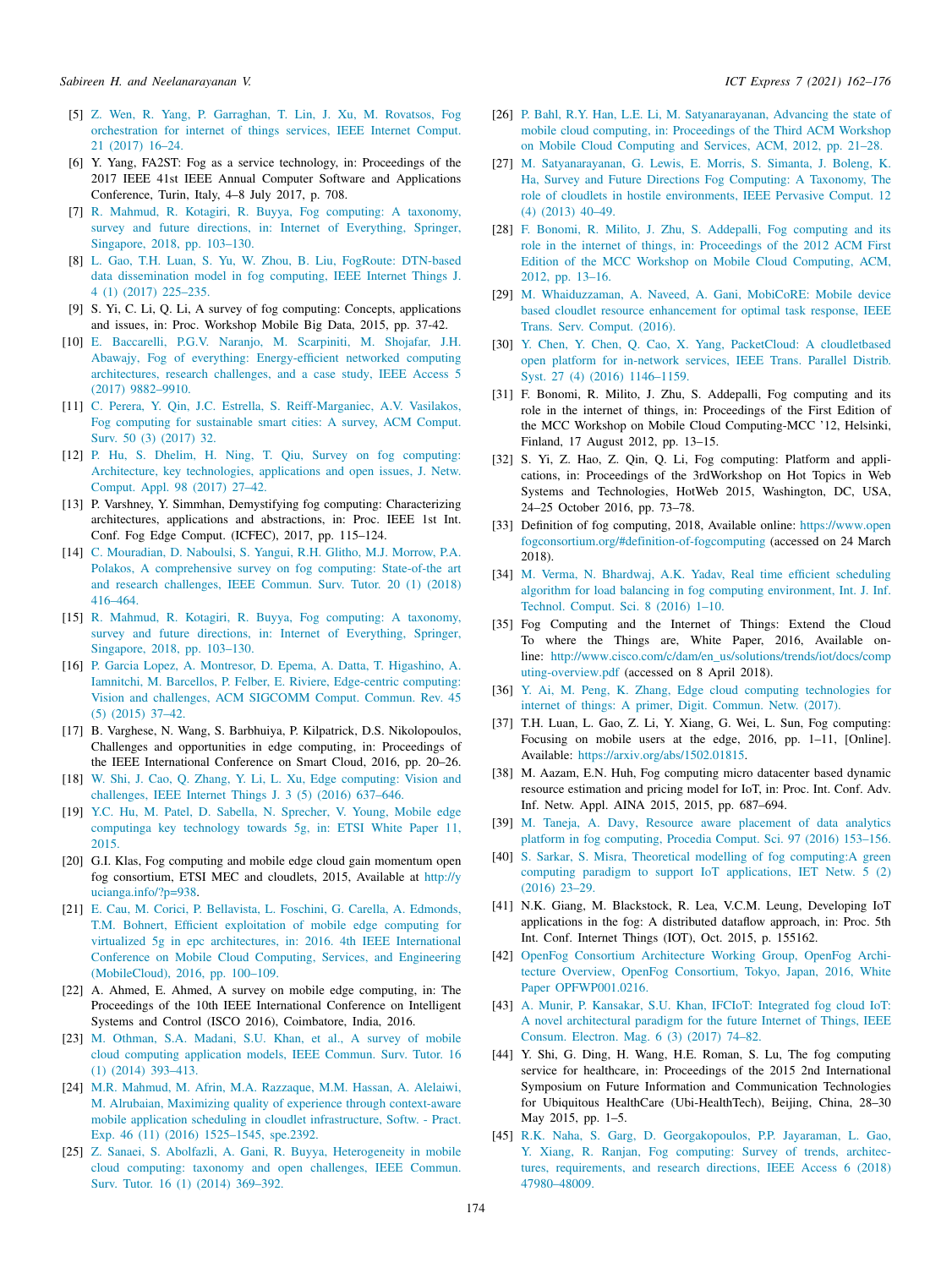- <span id="page-13-0"></span>[46] M. Aazam, E.N. Huh, Fog computing and smart gateway based communication for cloud of things, in: Proceedings of the 2014 International Conference on Future Internet of Things Cloud, FiCloud 2014, Barcelona, Spain, 27–29 August 2014, pp. 464–470.
- <span id="page-13-1"></span>[47] [M. Muntjir, M. Rahul, H.A. Alhumyani, An analysis of internet of](http://refhub.elsevier.com/S2405-9595(21)00060-6/sb47) [things \(IoT\): Novel architectures, modern applications, security aspects](http://refhub.elsevier.com/S2405-9595(21)00060-6/sb47) [and future scope with latest case studies, Int. J. Eng. Res. Technol. 6](http://refhub.elsevier.com/S2405-9595(21)00060-6/sb47) [\(2017\) 422–447.](http://refhub.elsevier.com/S2405-9595(21)00060-6/sb47)
- <span id="page-13-2"></span>[48] [M. Mukherjee, L. Shu, D. Wang, Survey of fog computing: Funda](http://refhub.elsevier.com/S2405-9595(21)00060-6/sb48)[mental, network applications, and research challenges, IEEE Commun.](http://refhub.elsevier.com/S2405-9595(21)00060-6/sb48) [Surv. Tutor. PP \(2018\).](http://refhub.elsevier.com/S2405-9595(21)00060-6/sb48)
- <span id="page-13-3"></span>[49] M. Aazam, E.-N. Huh, Dynamic resource provisioning through fog micro datacenter, in: Proc. IEEE Int. Conf. Pervasive Comput. Commun. Workshops (PerCom Workshops), St. Louis, MO, USA, 2015, pp. 105–110.M.
- <span id="page-13-4"></span>[50] K. Intharawijitr, K. Iida, H. Koga, Analysis of fog model considering computing and communication latency in 5G cellular networks, in: Proc. IEEE Int. Conf. Pervasive Comput. Commun. Workshops (PerCom Workshops), Mar. 2016, pp. 1–4.
- <span id="page-13-5"></span>[51] Cisco fog data services, 2016, [Online]. Available: [http://www.cisco.c](http://www.cisco.com/c/en/us/products/cloud-systems-management/fog-dataservices/index.html) [om/c/en/us/products/cloud-systems-management/fog-dataservices/index](http://www.cisco.com/c/en/us/products/cloud-systems-management/fog-dataservices/index.html) [.html.](http://www.cisco.com/c/en/us/products/cloud-systems-management/fog-dataservices/index.html)
- <span id="page-13-6"></span>[52] Cisco fog director, 2017, [Online]. Available: [http://www.cisco.com/c](http://www.cisco.com/c/en/us/products/cloud-systems-management/fog-director/index.html) [/en/us/products/cloud-systems-management/fog-director/index.html.](http://www.cisco.com/c/en/us/products/cloud-systems-management/fog-director/index.html)
- <span id="page-13-7"></span>[53] G. Albeanu, F. Popentiu-Vladicescu, A reliable e-learning architecture based on fog-computing and smart devices, in: Proc. Int. Sci. Conf. eLearn. Softw. Edu. Vol. 4, 2014, p. 9.
- <span id="page-13-8"></span>[54] [E. Baccarelli, P.G.V. Naranjo, M. Scarpiniti, M. Shojafar, J.H.](http://refhub.elsevier.com/S2405-9595(21)00060-6/sb54) [Abawajy, Fog of everything: Energy-efcient networked computing](http://refhub.elsevier.com/S2405-9595(21)00060-6/sb54) [architectures, research challenges, and a case study, IEEE Access 5](http://refhub.elsevier.com/S2405-9595(21)00060-6/sb54) [\(2017\) 9882–9910.](http://refhub.elsevier.com/S2405-9595(21)00060-6/sb54)
- <span id="page-13-9"></span>[55] [S. Sarkar, S. Misra, Theoretical modelling of fog computing :A green](http://refhub.elsevier.com/S2405-9595(21)00060-6/sb55) [computing paradigm to support IoT applications, IET Netw. 5 \(2\)](http://refhub.elsevier.com/S2405-9595(21)00060-6/sb55) [\(2016\) 23–29.](http://refhub.elsevier.com/S2405-9595(21)00060-6/sb55)
- <span id="page-13-10"></span>[56] Fog Computing and the Internet of Things: Extend the Cloud to where the Things are, White Paper, 2016, Available online: [http://www.cisco.com/c/dam/en\\_us/solutions/trends/iot/docs/comp](http://www.cisco.com/c/dam/en_us/solutions/trends/iot/docs/computing-overview.pdf) [uting-overview.pdf](http://www.cisco.com/c/dam/en_us/solutions/trends/iot/docs/computing-overview.pdf) (accessed on 8 April 2018).
- <span id="page-13-11"></span>[57] [S. Agarwal, S. Yadav, A.K. Yadav, An efficient architecture and](http://refhub.elsevier.com/S2405-9595(21)00060-6/sb57) [algorithm for resource provisioning in fog computing, Int. J. Inf. Eng.](http://refhub.elsevier.com/S2405-9595(21)00060-6/sb57) [Electron. Bus. 8 \(2016\) 48–61.](http://refhub.elsevier.com/S2405-9595(21)00060-6/sb57)
- <span id="page-13-12"></span>[58] H.F. Atlam, M.O. Alassafi, A. Alenezi, R.J. Walters, G.B. Wills, XACML for building access control policies in internet of things, in: Proceedings of the 3rd International Conference on Internet of Things, Big Data and Security (IoTBDS 2018), Setúbal, Portugal, 19–21 March 2018, pp. 253–260.
- <span id="page-13-13"></span>[59] M. Ketel, Fog-cloud services for IoT, in: Proceedings of the SouthEast Conference, Kennesaw, GA, USA, 13–15 April 2017, pp. 262–264.
- <span id="page-13-14"></span>[60] O. Skarlat, S. Schulte, M. Borkowski, P. Leitner, Resource provisioning for IoT services in the fog, in: Proceedings of the 2016 IEEE 9th International Conference on Service-Oriented Computing and Applications, SOCA 2016, Macau, China, 4–6 November 2016, pp. 32–39.
- <span id="page-13-15"></span>[61] [K.P. Saharan, A. Kumar, Fog in comparison to cloud: A survey, Int.](http://refhub.elsevier.com/S2405-9595(21)00060-6/sb61) [J. Comput. Appl. 122 \(2015\) 10–12.](http://refhub.elsevier.com/S2405-9595(21)00060-6/sb61)
- <span id="page-13-16"></span>[62] S. Yi, C. Li, Q. Li, A survey of fog computing, in: Proceedings of the 2015 Workshop on Mobile Big Data-Mobidata '15, Hangzhou, China, 21 June 2015, pp. 37–42.
- <span id="page-13-17"></span>[63] [N. Peter, FOG computing and its real time applications, Int. J. Emerg.](http://refhub.elsevier.com/S2405-9595(21)00060-6/sb63) [Technol. Adv. Eng. 5 \(2015\) 266–269.](http://refhub.elsevier.com/S2405-9595(21)00060-6/sb63)
- <span id="page-13-18"></span>[64] [M. Chiang, T. Zhang, Fog and IoT: An overview of research](http://refhub.elsevier.com/S2405-9595(21)00060-6/sb64) [opportunities, IEEE Internet Things J. 3 \(2016\) 854–864.](http://refhub.elsevier.com/S2405-9595(21)00060-6/sb64)
- <span id="page-13-19"></span>[65] C. Puliafito, E. Mingozzi, G. Anastasi, Fog computing for the internet of mobile things: issues and challenges, in: Proceedings of the 2017 International Conference on Smart Computing (SMARTCOMP), Hong Kong, China, 29–31 May 2017, pp. 1–6.
- <span id="page-13-20"></span>[66] [M. Suárez-Albela, T.M. Fernández-Caramés, P. Fraga-Lamas, L.](http://refhub.elsevier.com/S2405-9595(21)00060-6/sb66) [Castedo, A practical evaluation of a high-security energy-efficient](http://refhub.elsevier.com/S2405-9595(21)00060-6/sb66) [gateway for IoT fog computing applications, Sensors 17 \(2017\) 1–39.](http://refhub.elsevier.com/S2405-9595(21)00060-6/sb66)
- <span id="page-13-21"></span>[67] [F. Bonomi, R. Milito, P. Natarajan, J. Zhu, Fog computing: A](http://refhub.elsevier.com/S2405-9595(21)00060-6/sb67) [platform for internet of things and analytics, in: Big Data and](http://refhub.elsevier.com/S2405-9595(21)00060-6/sb67) [Internet of Things: A Roadmap for Smart Environments; Studies in](http://refhub.elsevier.com/S2405-9595(21)00060-6/sb67) [Computational Intelligence, Vol. 546, Springer, Cham, Switzerland,](http://refhub.elsevier.com/S2405-9595(21)00060-6/sb67) [2014, pp. 169–186.](http://refhub.elsevier.com/S2405-9595(21)00060-6/sb67)
- <span id="page-13-22"></span>[68] K. Hong, D. Lillethun, U. Ramachandran, B. Ottenwälder, B. Koldehofe, Mobile fog: A programming model for large–scale applications on the internet of things, in: Proceedings of the Second ACM SIGCOMM Workshop on Mobile Cloud Computing, Hong Kong, China, 16 August 2003, p. 15.
- <span id="page-13-23"></span>[69] A. Yousefpour, G. Ishigaki, J.P. Jue, Fog computing: Towards minimizing delay in the internet of things, in: Proceedings of the 2017 IEEE 1st International Conference on Edge Computing, Honolulu, HI, USA, 25–30 June 2017, pp. 17–24.
- <span id="page-13-24"></span>[70] V. Gazis, A. Leonardi, K. Mathioudakis, K. Sasloglou, P. Kikiras, R. Sudhaakar, Components of fog computing in an industrial internet of things context, in: Proceedings of the 12th Annual IEEE International Conference on Sensing, Communication, and Networking-Workshops, SECON Workshops 2015, Seattle, WA, USA, 22–25 June 2015, pp. 37–42.
- <span id="page-13-25"></span>[71] [A. Alrawais, A. Alhothaily, C. Hu, X. Cheng, Fog computing for the](http://refhub.elsevier.com/S2405-9595(21)00060-6/sb71) [internet of things: Security and privacy issues, IEEE Internet Comput.](http://refhub.elsevier.com/S2405-9595(21)00060-6/sb71) [21 \(2017\) 34–42.](http://refhub.elsevier.com/S2405-9595(21)00060-6/sb71)
- <span id="page-13-26"></span>[72] K. Lee, D. Kim, D. Ha, U. Rajput, H. Oh, On security and privacy issues of fog computing supported Internet of Things environment, in: Proceedings of the 6th International Conference on the Network of the Future (NOF), Montreal, QC, USA, 2015, pp. 1–3.
- <span id="page-13-27"></span>[73] [M. Sookhak, F.R. Yu, Y. He, H. Talebian, N.S. Safa, N. Zhao, M.K.](http://refhub.elsevier.com/S2405-9595(21)00060-6/sb73) [Khan, N. Kumar, Fog vehicular computing: Augmentation of fog](http://refhub.elsevier.com/S2405-9595(21)00060-6/sb73) [computing using vehicular cloud computing, IEEE Veh. Technol. Mag.](http://refhub.elsevier.com/S2405-9595(21)00060-6/sb73) [12 \(2017\) 55–64.](http://refhub.elsevier.com/S2405-9595(21)00060-6/sb73)
- <span id="page-13-28"></span>[74] [S. Khan, S. Parkinson, Y. Qin, Fog computing security: A review of](http://refhub.elsevier.com/S2405-9595(21)00060-6/sb74) [current applications and security solutions, J. Cloud Comput. 6 \(2017\)](http://refhub.elsevier.com/S2405-9595(21)00060-6/sb74) [19.](http://refhub.elsevier.com/S2405-9595(21)00060-6/sb74)
- <span id="page-13-29"></span>[75] I. Stojmenovic, S. Wen, The fog computing paradigm: scenarios and security issues, in: Proceedings of the 2014 Federated Conference on Computer Science and Information Systems, Warsaw, Poland, 7–10 September 2014, Vol. 2, pp. 1–8.
- <span id="page-13-30"></span>[76] [R. Mahmud, R. Kotagiri, R. Buyya, Fog computing: A taxonomy,](http://refhub.elsevier.com/S2405-9595(21)00060-6/sb76) [survey and future directions, in: Internet of Everything: Internet](http://refhub.elsevier.com/S2405-9595(21)00060-6/sb76) [of Things \(Technology, Communications and Computing\), Springer,](http://refhub.elsevier.com/S2405-9595(21)00060-6/sb76) [Singapore, 2016, pp. 103–130.](http://refhub.elsevier.com/S2405-9595(21)00060-6/sb76)
- <span id="page-13-31"></span>[77] J. Oueis, E.C. Strinati, S. Barbarossa, The fog balancing: Load distribution for small cell cloud computing, in: Proc. IEEE 81st Veh. Technol. Conf. (VTC Spring), Glasgow, U.K. 2015, pp. 1–6.
- <span id="page-13-32"></span>[78] [D. Zeng, L. Gu, S. Guo, Z. Cheng, S. Yu, Joint optimization of](http://refhub.elsevier.com/S2405-9595(21)00060-6/sb78) [task scheduling and image placement in fog computing supported](http://refhub.elsevier.com/S2405-9595(21)00060-6/sb78) [software-defined embedded system, IEEE Trans. Comput. 65 \(12\)](http://refhub.elsevier.com/S2405-9595(21)00060-6/sb78) [\(2016\) 3702–3712.](http://refhub.elsevier.com/S2405-9595(21)00060-6/sb78)
- <span id="page-13-33"></span>[79] R. Deng, R. Lu, C. Lai, T.H. Luan, Towards power consumption delay tradeoff by workload allocation in cloud-fog computing, in: Proc. IEEE Int. Conf. Commun. (ICC), London, U.K. 2015, pp. 3909–3914.
- <span id="page-13-34"></span>[80] D. Ye, M. Wu, S. Tang, R. Yu, Scalable fog computing with service offloading in bus networks, in: Proc. IEEE 3rd Int. Conf. Cyber Security Cloud Comput. (CSCloud), Beijing, China, 2016, pp. 247–251.
- <span id="page-13-35"></span>[81] M.A. Hassan, M. Xiao, Q. Wei, S. Chen, Help your mobile applications with fog computing, in: Proc. 12th Annu. IEEE Int. Conf. Sens. Commun. Netw. Workshops (SECON Workshops), Seattle, WA, USA, 2015, pp. 1–6.
- <span id="page-13-36"></span>[82] [S. Ningning, G. Chao, A. Xingshuo, Z. Qiang, Fog computing](http://refhub.elsevier.com/S2405-9595(21)00060-6/sb82) [dynamic load balancing mechanism based on graph repartitioning,](http://refhub.elsevier.com/S2405-9595(21)00060-6/sb82) [China Commun. 13 \(3\) \(2016\) 156–164.](http://refhub.elsevier.com/S2405-9595(21)00060-6/sb82)
- <span id="page-13-37"></span>[83] [C. Fricker, F. Guillemin, P. Robert, G. Thompson, Analysis of an](http://refhub.elsevier.com/S2405-9595(21)00060-6/sb83) [offloading scheme for data centers in the framework of fog computing,](http://refhub.elsevier.com/S2405-9595(21)00060-6/sb83) [ACM Trans. Model. Perform. Eval. Comput. Syst. 1 \(4\) \(2016\) 1–18.](http://refhub.elsevier.com/S2405-9595(21)00060-6/sb83)